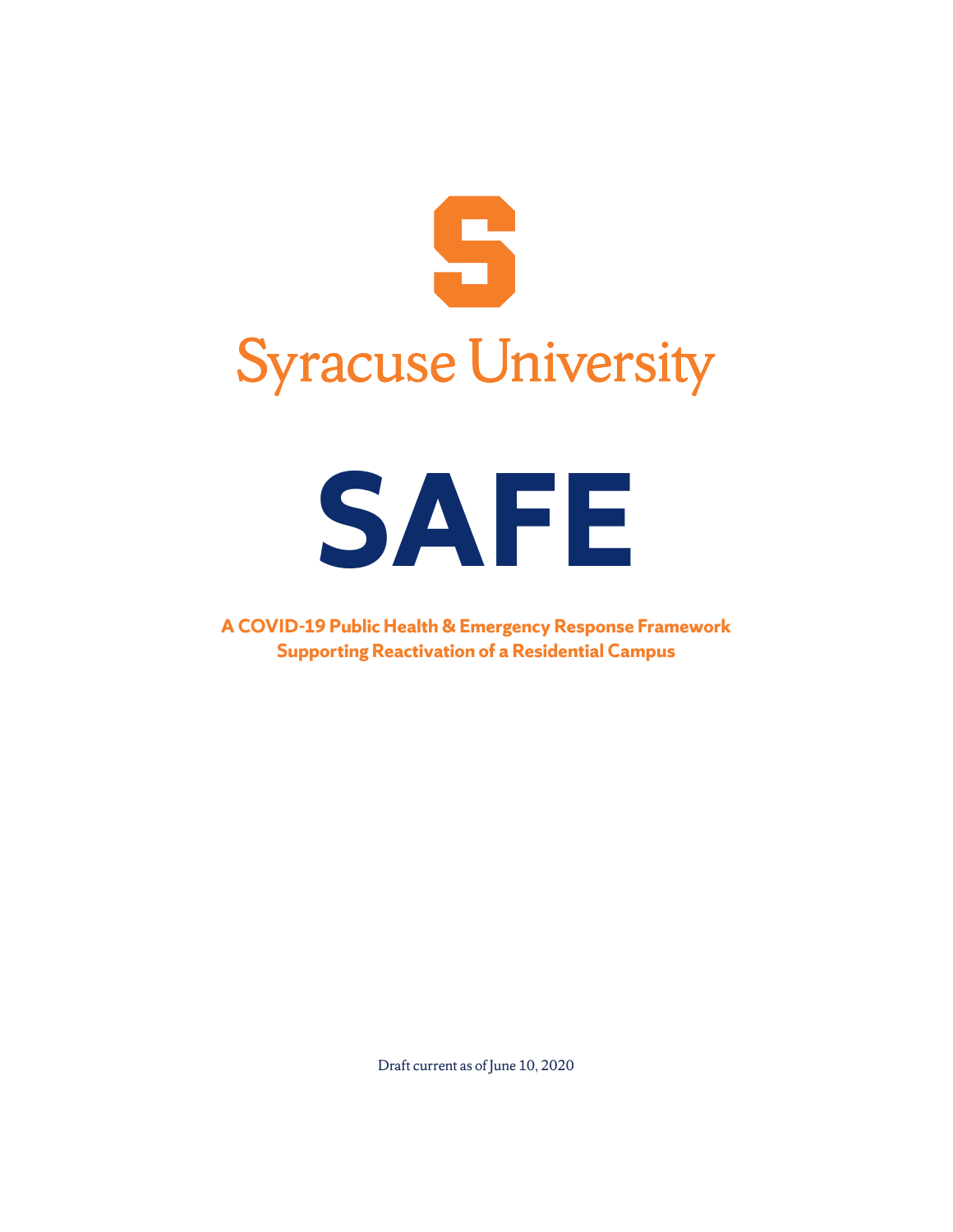# **EXECUTIVE SUMMARY**

The Public Health and Emergency Management Subcommittee (the "Subcommittee") was tasked to consider and offer recommendations relevant to health, safety and emergency management issues associated with planning to resume a residential campus at Syracuse University in the fall of 2020. Given that purpose, this report details the findings and recommendations of the Subcommittee.

Specifically, this report details 127 recommendations designed to promote individual and public health for a return to a residential campus experience in the fall of 2020. The Subcommittee's recommendations are also designed to support an appropriate response on the part of the University if the campus were to experience a COVID-19 related health emergency after residential campus activities resume. The recommendations in this report are not intended to be all-inclusive. Each school, college, department and unit will tailor its plans, policies, procedures and operations based on its unique facts and circumstances, community and activities, as well as guidelines from federal, state and local governments and public health officials in effect at the start of, and throughout, the fall 2020 semester.

The Subcommittee's recommendations prioritize the health, safety and well-being of students, faculty, staff and the Central New York community. Further, the Subcommittee acted purposefully to situate its recommendations within the context of current and anticipated public health guidance and policy directives advanced by governmental entities, including the U.S. Centers for Disease Control and Prevention (CDC), the New York State Governor, the New York State Department of Health and the Onondaga County Department of Health. The findings and recommendations contained within this report are informed by the unique expertise and experiences of Subcommittee members. Members of the Subcommittee include faculty, staff and administrators from across the campus community, with focused expertise and experience in the areas of public health practice, epidemiology, medicine, health promotion, law and emergency management.

The Subcommittee acknowledges that even in the face of robust planning and strict adherence to public health directives, it is unlikely the University can entirely mitigate the risk of student, faculty or staff exposure to the COVID-19 disease. That said, the recommendations detailed in this report, if enacted as part of an interconnected system of COVID-19 prevention, planning and preparedness protocols, serve to significantly reduce COVID-related risk to the campus and Central New York communities. For that reason, the Subcommittee concludes that—under deliberate, controlled and monitored conditions—it is reasonable to pursue a reactivation of a residential campus experience.

While the Subcommittee's recommendations are intended to be considered together and as an interconnected system of COVID-19 preparedness protocols, not all are equal relative to impacting the efficacy of the University's COVID-19 preparedness framework. Accordingly, the Subcommittee has identified 20 of this report's recommendations as uniquely important relative to safeguarding individual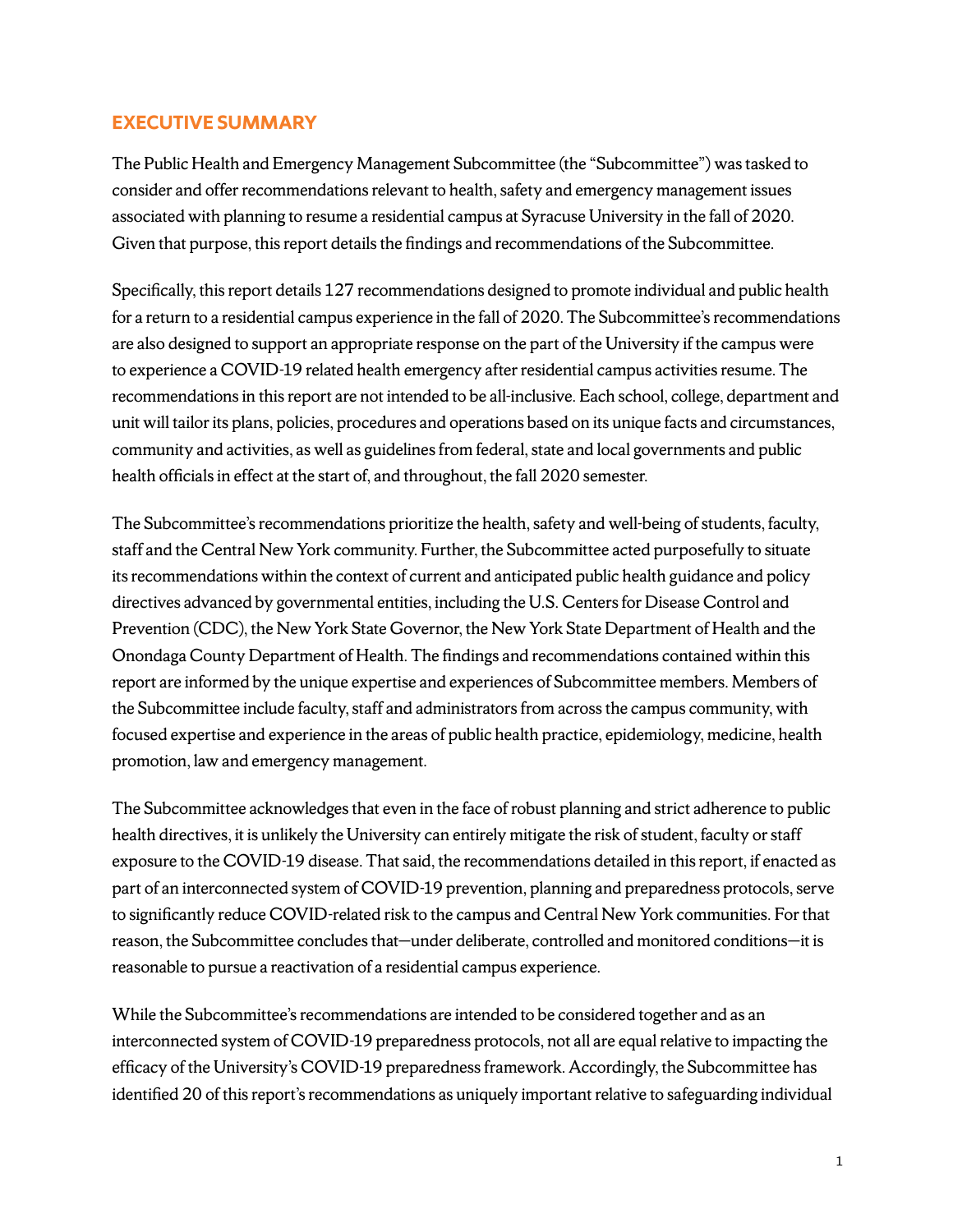and public health, given the objective of resuming a residential campus in the fall of 2020. Those key strategic recommendations are as follows:

- 1. Syracuse University should consider a modified academic calendar that would eliminate the requirement that students return to campus following the Thanksgiving break.
- 2. Syracuse University should broadly screen the student population at the start of the semester, and again two weeks after the start of the semester, using pooled saliva polymerase chain reaction (PCR) screening. In addition, the University should implement regularly scheduled random samples of students, faculty and staff to monitor possible virus transmission.
- 3. Syracuse University should make the influenza vaccine mandatory for all students, faculty and staff who will reside or work on campus in the fall of 2020, subject to certain medical or religious exceptions.
- 4. Syracuse University should implement a residence hall wastewater COVID-19 surveillance program, as well as require students, faculty and staff to undergo regular temperature screening.
- 5. Syracuse University should implement a rapid diagnostic point of care test at a site (external to the Barnes Center) for testing any suspected infection of COVID-19.
- 6. Syracuse University should designate a facility and plan appropriately to isolate suspected or confirmed virus carriers.
- 7. Syracuse University should take the necessary steps to conduct contact tracing given evidence of a SARS-CoV-2 infection (the cause of COVID-19 virus) among a member of the campus community.
- 8. Syracuse University should create and implement a comprehensive health promotion communications effort, that includes physical and digital signage, social media posts and badges and regular campus notifications.
- 9. Syracuse University should require face masks or face coverings for all students, faculty, staff and visitors while on campus and in the presence of others, and in public settings where social distancing measures are difficult to maintain. In addition, hand sanitizing stations should be installed throughout campus, with an emphasis on classrooms, residence halls and higher-traffic public spaces.
- 10. The Code of Student Conduct and related policy documents and communications should clearly convey that compliance with University and government public health directives is an enforceable requirement to remain in good standing at Syracuse University. Further, Syracuse University should demonstrate an unwavering commitment to enforcing policies aimed at preventing the transmission of the SARS-CoV-2 virus.
- 11. Syracuse University should create and require an online educational seminar that will inform new and returning students about the health behaviors expected and required during the fall semester. This seminar should communicate social distancing norms, emphasize any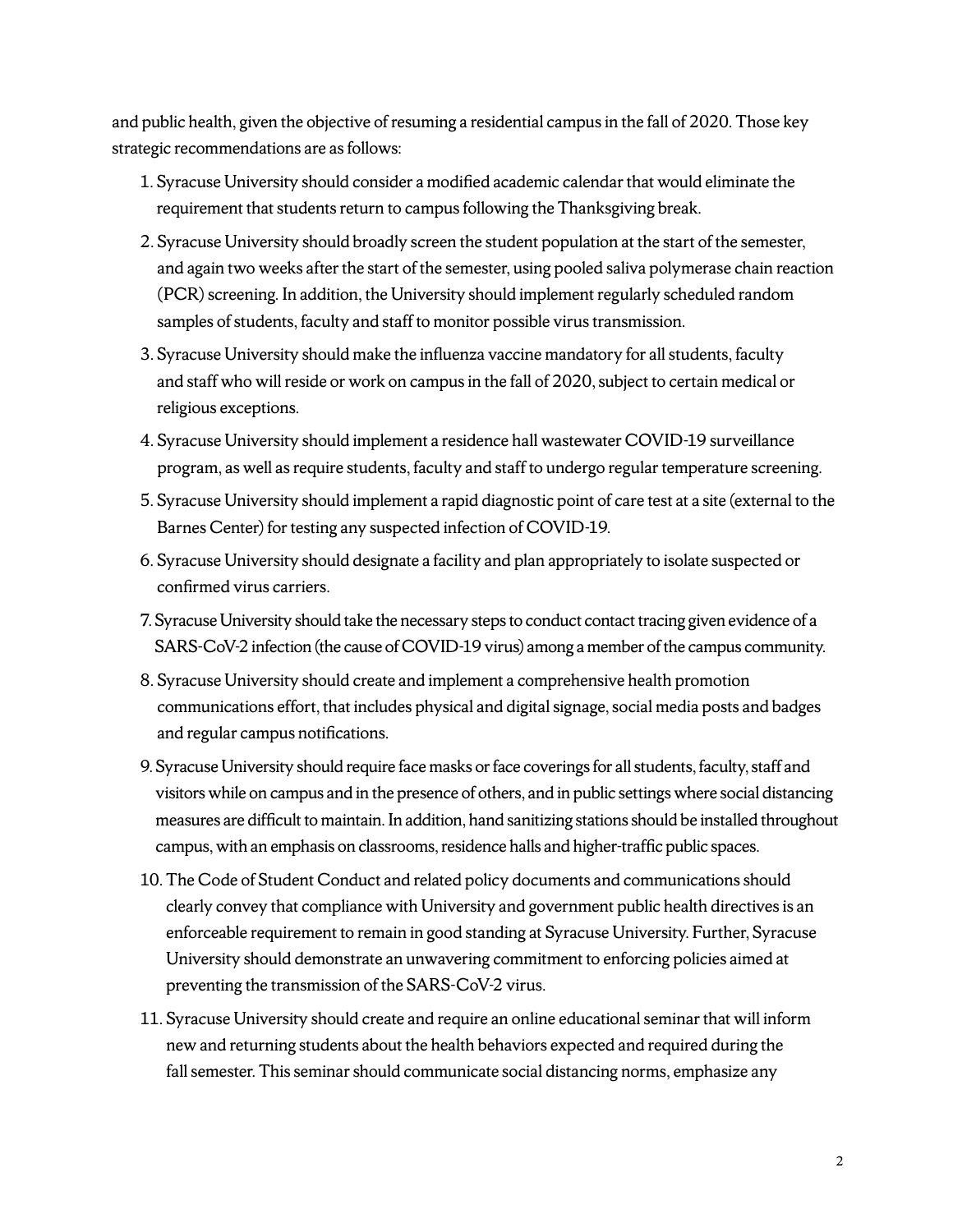enforcement of rules around social distancing or other safety or hygiene measures, with considerations of perceptions of public safety and marginalized populations, particularly as it relates to parties, social events, etc.

- 12. Syracuse University should temporarily establish a COVID-19 public health advisory group, composed of representatives from the medical and public health professions, for the purpose of advising University leadership regarding any COVID-related contingencies impacting the fall 2020 semester and beyond (if required).
- 13. Syracuse University should limit the size of in-person meetings and classes based on the guidance from local, state and federal orders and guidelines, and generally not exceed 30 persons. Larger meetings may be considered in physical spaces where 6 feet of social distancing can be accommodated, and the number of participants should generally not exceed 50 percent of the room's stated capacity.
- 14. Syracuse University should establish a process, in addition to any existing disability accommodation process, to entertain requests for flexible working arrangements for faculty or staff with increased risk of severe illness given complications associated with COVID-19 disease, or over the age of 65.
- 15. Syracuse University should promote limitations on travel, as practical, for faculty, students and staff. Those individuals traveling away from Central New York should be subject to mandatory testing and/or possible quarantine before returning to campus.
- 16. Visitors and guests should generally be restricted from accessing residence halls and other campus facilities, unless as part of an official University tour, or approved in advance by the relevant dean, director or unit leader.
- 17. People with disabilities may face unique challenges related to the COVID-19 health emergency, and very specifically related to the resumption of residential academic life. Syracuse University should follow established processes to meet the needs of students, faculty and staff with disabilities.
- 18. Syracuse University should plan to make remote learning and working options available in the event that an increase in local infections necessitates continued physical distancing and to support vulnerable students and staff, students in quarantine or isolation and students and staff who cannot physically return to campus.
- 19. The University should develop a COVID-19-specific plan to maintain proactive and collaborative lines of communications with key government and community stakeholders.
- 20. Upon resuming a residential campus experience, Syracuse University should be prepared to provide necessary supports and service to all members of the University community in an inclusive and culturally competent manner.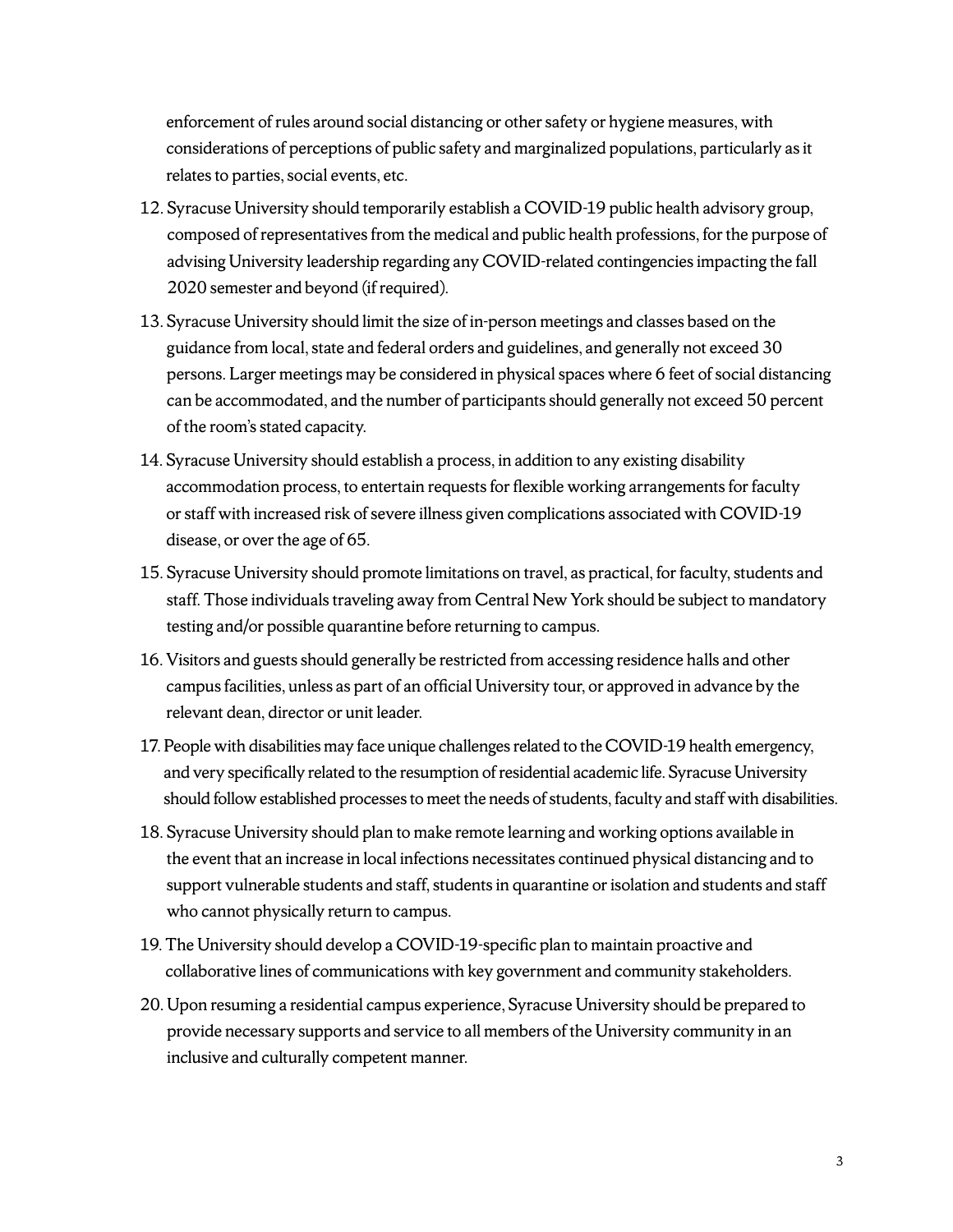Again, with some exceptions, the Subcommittee acted purposefully to avoid prescribing detailed procedures and protocols regarding the implementation of its recommendations. The Subcommittee recommends the schools, colleges and units develop detailed plans to enact this report's recommendations (in alignment with this master plan).

University leadership should also consider assigning an individual or committee to ensure alignment of these plans with Syracuse University's broader public health guidance. Further, the Subcommittee recommends the University create a comprehensive approach to providing both the strategic and operational data as well as analytics necessary to implement these recommendations. All relevant data should also be maintained and analyzed throughout the academic year in real time to ensure policies and protocols are effective and to mitigate health risks stemming from noncompliance.

Finally, the members of the Subcommittee appreciate the opportunity to contribute their expertise and experience to inform what we believe is a robust and appropriate system of policies and protocols supporting the objective of safely resuming residential campus life at Syracuse University. To that end, the Subcommittee recommends that the University consider this report as a "living document," and act to update and revise the findings and recommendations of the Subcommittee over time, as COVID-19 science, public health guidance and local conditions require. The members of the Subcommittee remain committed to continuing in their advisory role, as the University works toward the important objective of resuming residential campus life at Syracuse University.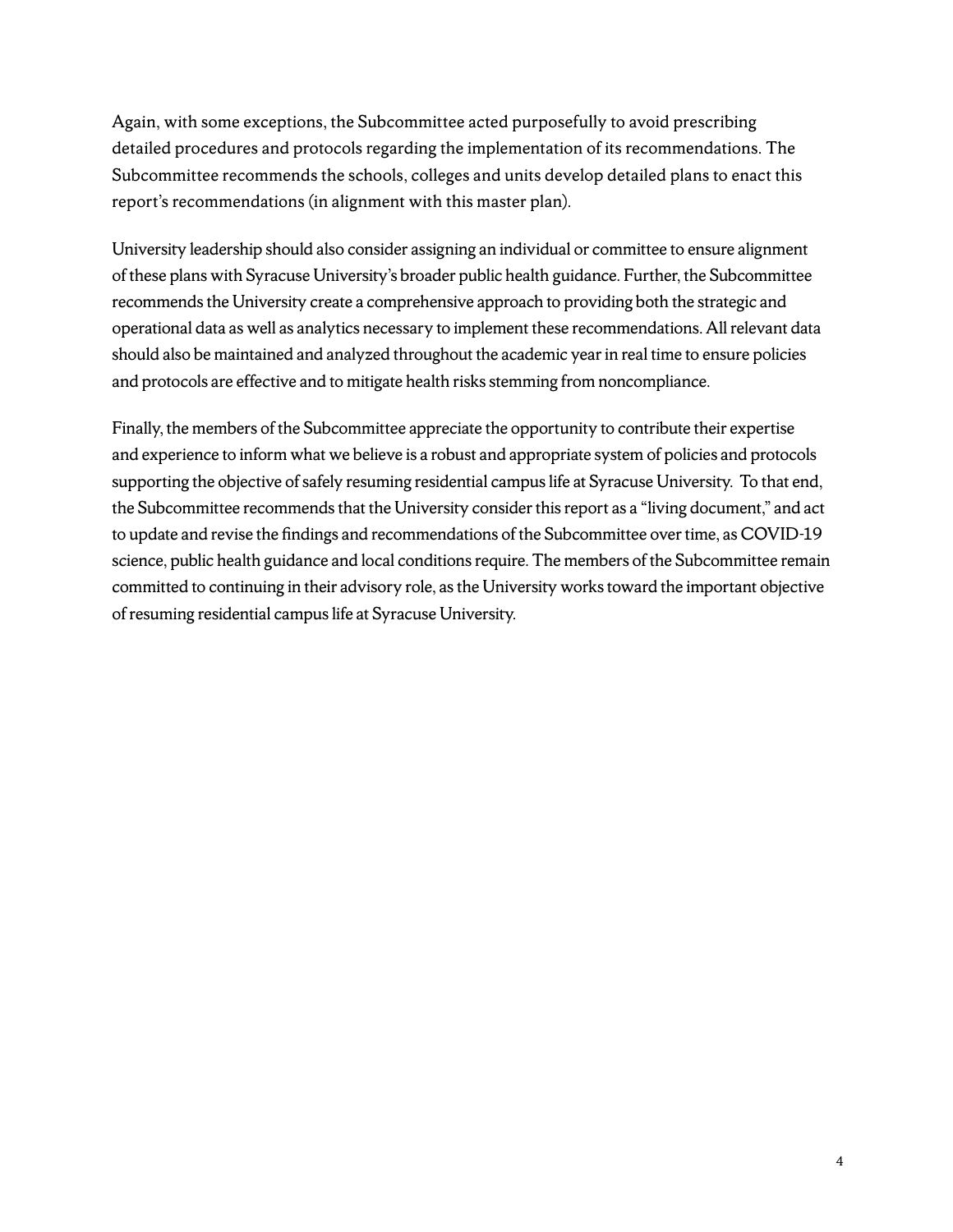# **CONTENTS**

| a. Health Promotion                               |
|---------------------------------------------------|
| b. Screening, Testing, Tracing & Surveillance     |
| c. Containment, Isolation & Quarantine            |
| d. Treatment & Care of COVID-infected Individuals |
| e. Personal Protective Equipment (PPE)            |
| f. General Facilities Considerations              |
| g. Emergency Preparedness & Response              |
|                                                   |
| a. Meetings & Events                              |
| b. Student Behavior & Code of Conduct             |
| c. Student, Faculty & Staff Travel                |
| d. Policy on Campus Visitors                      |
| e. On-Campus & Public Transportation (local)      |
| f. Implications for Remote Locations              |
| g. Implications for People with Disabilities      |
|                                                   |
|                                                   |
| a. Implications for Teaching & Learning           |
| b. International Students                         |
|                                                   |
|                                                   |
|                                                   |
| a. Syracuse University Athletics                  |
|                                                   |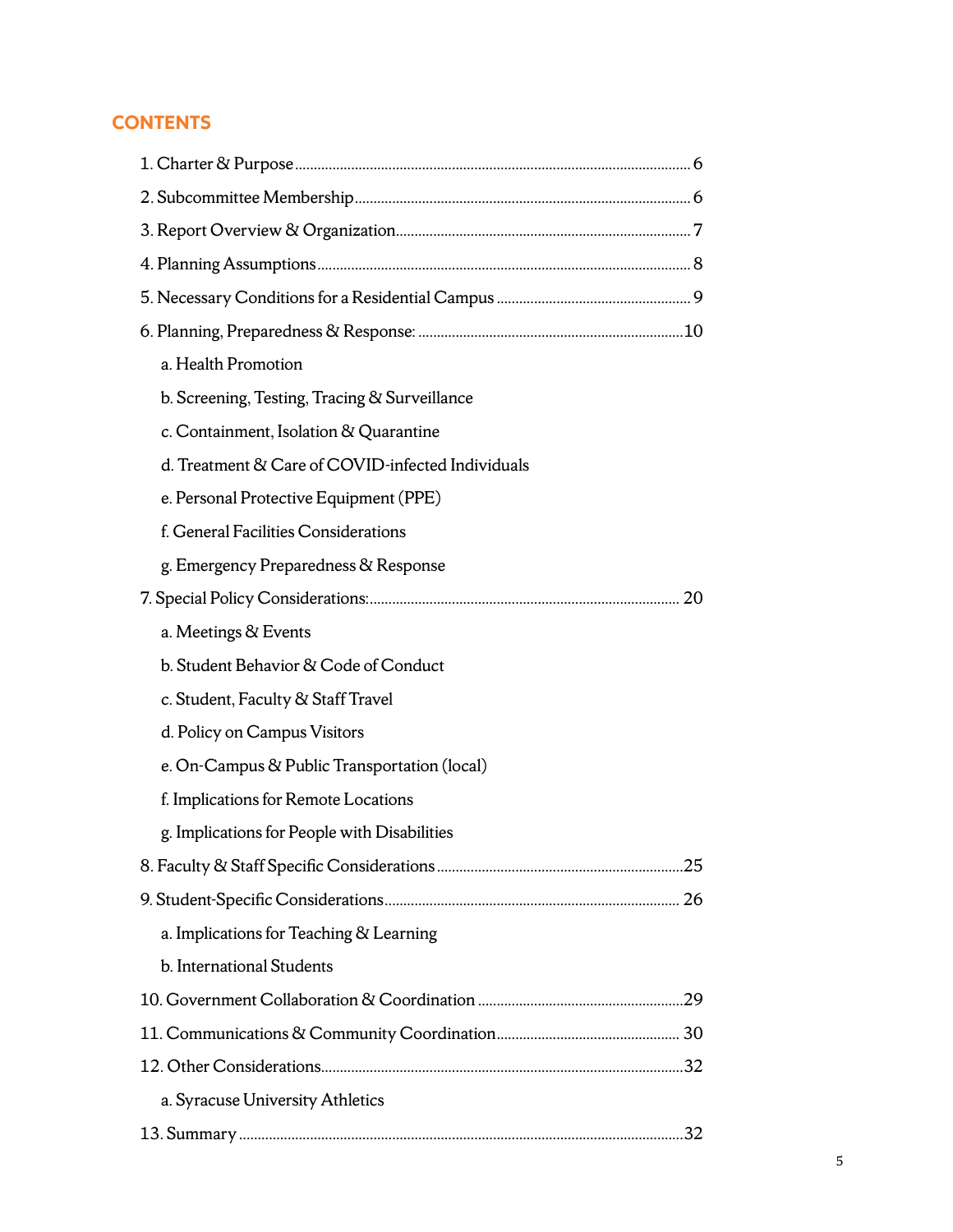## **1. CHARTER & PURPOSE**

The Public Health and Emergency Management Subcommittee was tasked to develop strategic recommendations supporting the objective of resuming a residential campus at Syracuse University (fall of 2020). Specifically, the Subcommittee was directed to offer recommendations and strategies consistent with best public health and emergency management practice, current and anticipated public sector policy guidance, and as appropriate for the Syracuse University campus setting.

Accordingly, this report details a broad-based public health and emergency response framework and corresponding recommendations for action—that establishes and defines conditions to safely resume a residential campus experience at Syracuse University (August 2020). The Subcommittee's recommendations prioritize the health and well-being of students, faculty, staff and the community, address and anticipate relevant directives from governmental agencies, and identify new and existing resources that must be deployed in support of this effort. The Subcommittee's recommendations are intended to apply broadly to all campuswide operational activities, and assume planning related to classroom teaching, residential life, student experience activities and policies impacting employees and our community will be informed by the findings and recommendations detailed in this report.

# **2. SUBCOMMITTEE MEMBERSHIP**

The members of the Public Health and Emergency Management Subcommittee are as follows:

- Mike Haynie (Subcommittee Chair, Vice Chancellor)
- George Athanas (Director, Residence Life)
- Tony Callisto (Senior Vice President for Safety and Chief Law Enforcement Officer)
- Carly Colbert (Le Moyne College Representative)
- Kathleen Coughlin (Director of Operations, Health and Wellness)
- Dan French (Senior Vice President and University Counsel)
- Andy Gordon (Senior Vice President and Chief Human Resources Officer)
- Mary Pat Grzymala (Senior Associate Director, Facilities Services)
- Chad D. Hendrick (Senior Associate Director, Facilities Services)
- Joe Hernon (Director, Emergency Management)
- Cydney Johnson (Executive Director, Government Relations)
- Brittany Kmush (Assistant Professor of Public Health, Falk College)
- David Larsen (Associate Professor of Public Health, Falk College)
- Jamie Mullin (Senior Associate Athletics Director)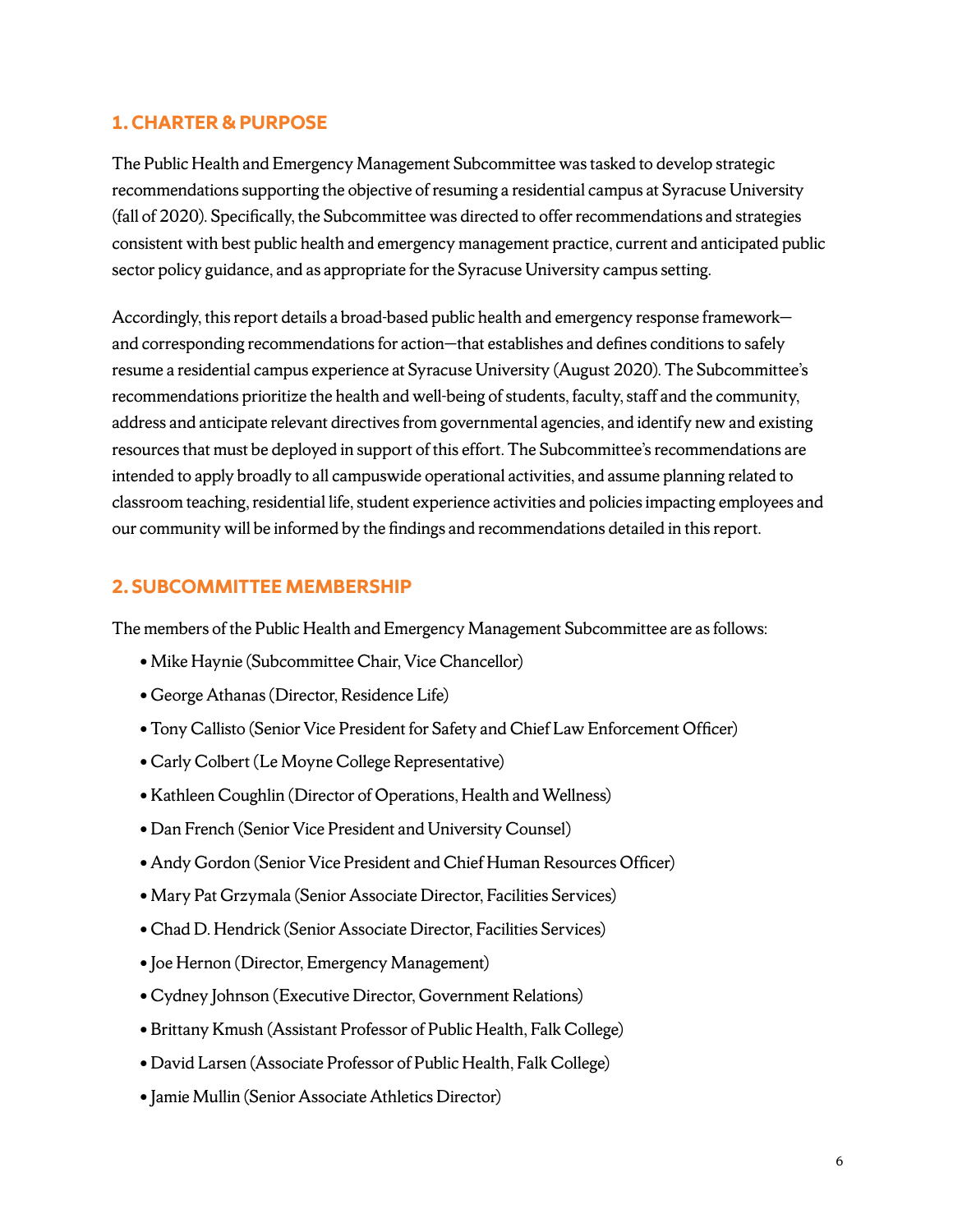- Diane Murphy (Dean, Falk College)
- Dr. Karen Nardella (Chief Medical Officer)
- Anthony Pagano (Manager, Facilities and Distribution Services)
- Kevin Quinn (Senior Advisor, Government Relations)
- Ramesh Raina (Professor of Biology, Interim Vice President of Research)
- Eileen Simmons (Director, Housing)
- Seth Tucker (Director, Global Safety and Support)
- Stephen Vassallo (Assistant Vice President, Institutional Research)
- Brittany Zaehringer (Senior Associate Vice President, Enrollment and the Student Experience)

## **3. REPORT OVERVIEW & ORGANIZATION**

The report leverages the unique expertise and relevant experiences of Subcommittee members—who include public health faculty and epidemiologists from Falk College, the dean of Falk College, Syracuse University's medical director, medical and wellness professionals representing the Barnes Center at The Arch, and representatives from student life, facilities and other relevant departments across campus—for the purpose of defining policies and recommendations appropriate to promote the well-being of the Syracuse University and Central New York communities, given planning to resume a residential campus experience at Syracuse University (August 2020). This report is informed by the most current public health and scientific information available to the Subcommittee. The findings and recommendations detailed to in this report are intended to be considered together, as part of an interconnected system of policies and protocols positioned to advance a whole-of-the-University approach to COVID-19 prevention, planning and preparedness.

Importantly, this framework acknowledges that even in the face of robust planning and strict adherence to public health directives, it is unreasonable to assume the ability to entirely mitigate the risk of student, faculty or staff exposure to COVID-19. However, it is the carefully considered conclusion of the Subcommittee that—given deliberate, controlled and monitored conditions aligned with best public health practice—it is not unreasonable for Syracuse University to pursue a reactivation of a residential campus experience in August of 2020.

In what follows, we first present the planning assumptions, and then detail what the Subcommittee has determined to be conditions most important to resuming residential learning in the fall of 2020. We also present specific findings and recommendations relevant to promoting the well-being of Syracuse University students, staff, faculty and our community, in the context of the planning assumption that we will resume in-person instruction at Syracuse University.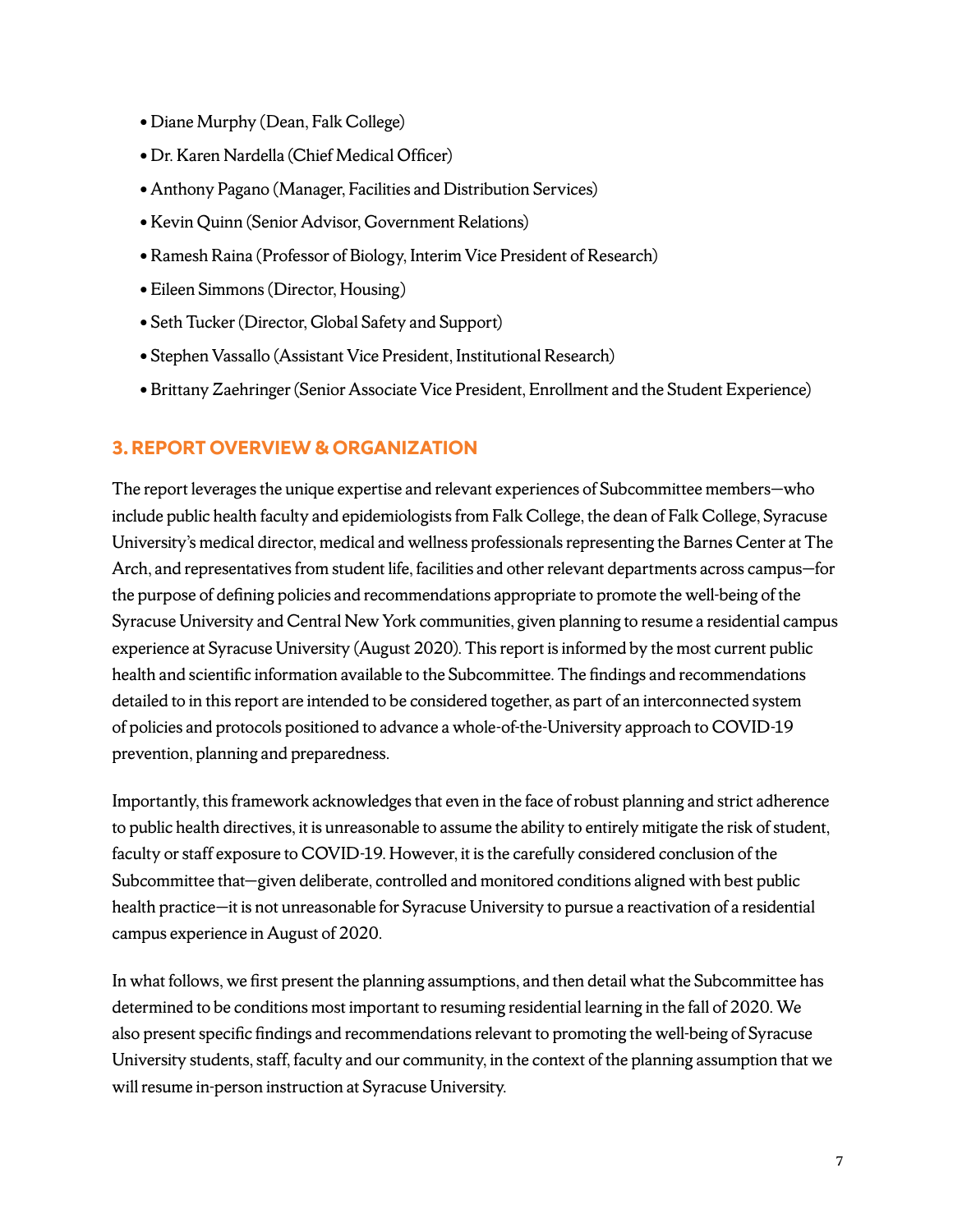Finally, it is important to make explicit that the Subcommittee did not extend its purpose to specifically defining and describing unit-level, operational protocols and procedures appropriate to implement the recommendations detailed in this report. Instead, the Subcommittee assumes and acknowledges that unit-level leaders, faculty and staff are best positioned to understand the specific implications (for their units) associated with implementing the recommendations detailed in this report. Therefore, in most instances, the Subcommittee acted with intent to avoid prescribing detailed procedures and protocols regarding unit-level implementation of its recommendations. Exceptions to this guiding principle include findings and recommendations related to COVID-19 testing, surveillance, isolation/quarantine procedures and clinical care issues for individuals who become infected by the SARS-CoV-2 virus.

It is the Subcommittee's recommendation, that following leadership review of this report—and specific decisions related to accepting, modifying or rejecting the policy recommendations of the Subcommittee—Syracuse University's schools, colleges and units should develop plans for unit-specific implementation (in alignment with this master plan), appropriate to the function and unique operations of individual units, and subject to what is possible or feasible, and meets their unique needs.

# **4. PLANNING ASSUMPTIONS**

The following planning assumptions have informed this effort and report:

- a. Syracuse University intends to resume a residential campus experience, in some manner, in the fall of 2020.
- b. Syracuse University will be permitted—by relevant public health authorities—to resume a residential campus experience, in some manner, in the fall of 2020.
- c. Based on current enrollments and course registrations for fall 2020, students and parents generally support resumption of a residential campus in the fall of 2020.
- d. Syracuse University will have the lead time required to transition from remote work, in late spring/ early summer of 2020, such that the faculty and staff necessary to prepare the campus to resume a residential campus experience are available to support this effort.
- e. COVID-19 will be present in our community, and in communities across the globe, in the fall of 2020.
- f. Syracuse University students, faculty and staff will not have access to a COVID-19 vaccine before fall 2020, nor will there be a widely available and highly effective treatment for COVID-19 disease.
- g. Upon resuming a residential campus experience, Syracuse University will be prepared to take reasonable and appropriate steps to promote the health and well-being of students, faculty, staff and our Central New York community. This includes (but is not limited to) a robust infrastructure to support COVID-19 testing, contact tracing, surveillance and isolation (where required and feasible).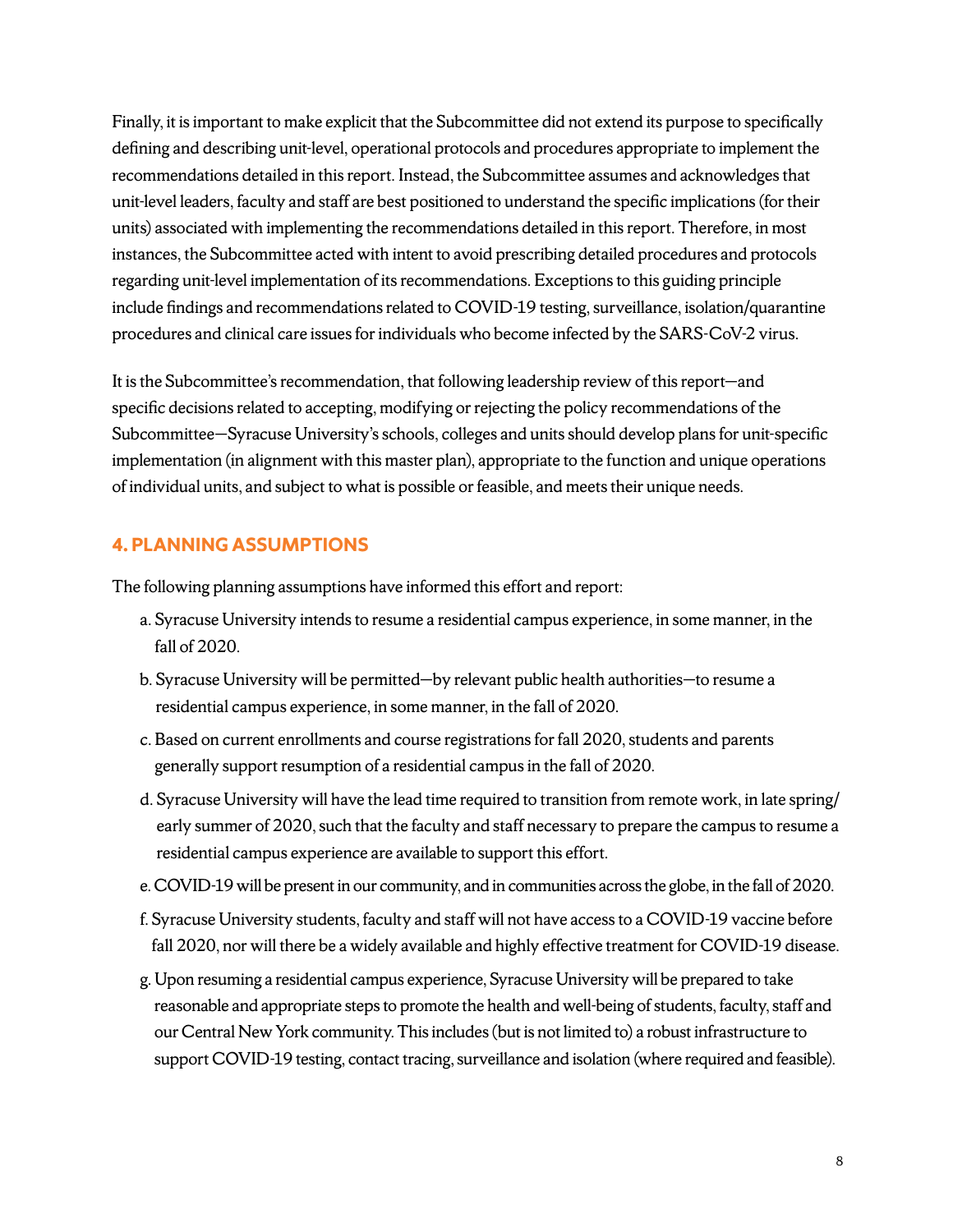- h. Upon resuming a residential campus experience, Syracuse University will be prepared to provide necessary supports and service to all members of the University community, in an inclusive and culturally competent manner.
- i. Upon resuming residential instruction, Syracuse University will be supported in its efforts by local, regional and state elected leaders and the Syracuse community.
- j. Upon resuming residential instruction, Syracuse University assumes and acknowledges that-even in the face of robust preparedness, planning, and adherence to public health directives—risk of student, faculty and staff exposure to COVID-19 cannot be mitigated entirely.
- k. Finally, acknowledging that the risk of exposure to COVID-19 cannot be mitigated entirely, no individual will be required to participate in a reactivated residential campus experience, and the University will be as flexible as reasonably possible in helping achieve continued academic progress for any student who chooses not to participate. The University will also be as flexible as reasonably practical with respect to faculty and staff member considerations regarding a reactivated campus experience.

# **5. NECESSARY CONDITIONS FOR A RESIDENTIAL CAMPUS**

Given the planning assumptions detailed above—and the concomitant student, faculty, staff and community expectations associated with what it means to resume a residential experience at Syracuse University—the Subcommittee identified the following "conditions" as *central elements of any planning and preparedness strategy*, aligned with the objective of reactivating a residential campus in the fall of 2020:

- a. The transmission of COVID-19 is sufficiently controlled in Central New York, so as to support a safe reactivation of residential operations at Syracuse University. Based on best public health guidance, as applied to the Central New York region—and specifically in Onondaga County, this metric translates to 1) a sustained low and not significantly increasing rate of new infections and 2) a sustained low and not-increasing long-term rate of hospitalizations. In addition, New York State has outlined additional metrics that will be monitored by the New York State Department of Health, to determine the level of restriction required in Central New York. Those metrics are detailed at: [NY Forward.](https://www.governor.ny.gov/sites/governor.ny.gov/files/atoms/files/NYForwardReopeningGuide.pdf)
- b. Syracuse University—working with public-sector public health officials—can access an adequate supply (for the population) of viral diagnostic tests and the resources (financial and personnel) to administer those tests as a dimension of a broad-based COVID-19 screening and surveillance program.
- c. Syracuse University—working with public-sector public health officials—can confirm adequate capacity to conduct contact tracing and isolation of COVID-19 exposed and COVID-19 positive students and employees. This capacity could be sourced internally or sourced as a collaboration with the Onondaga County Department of Public Health (pending appropriate public-sector guidance).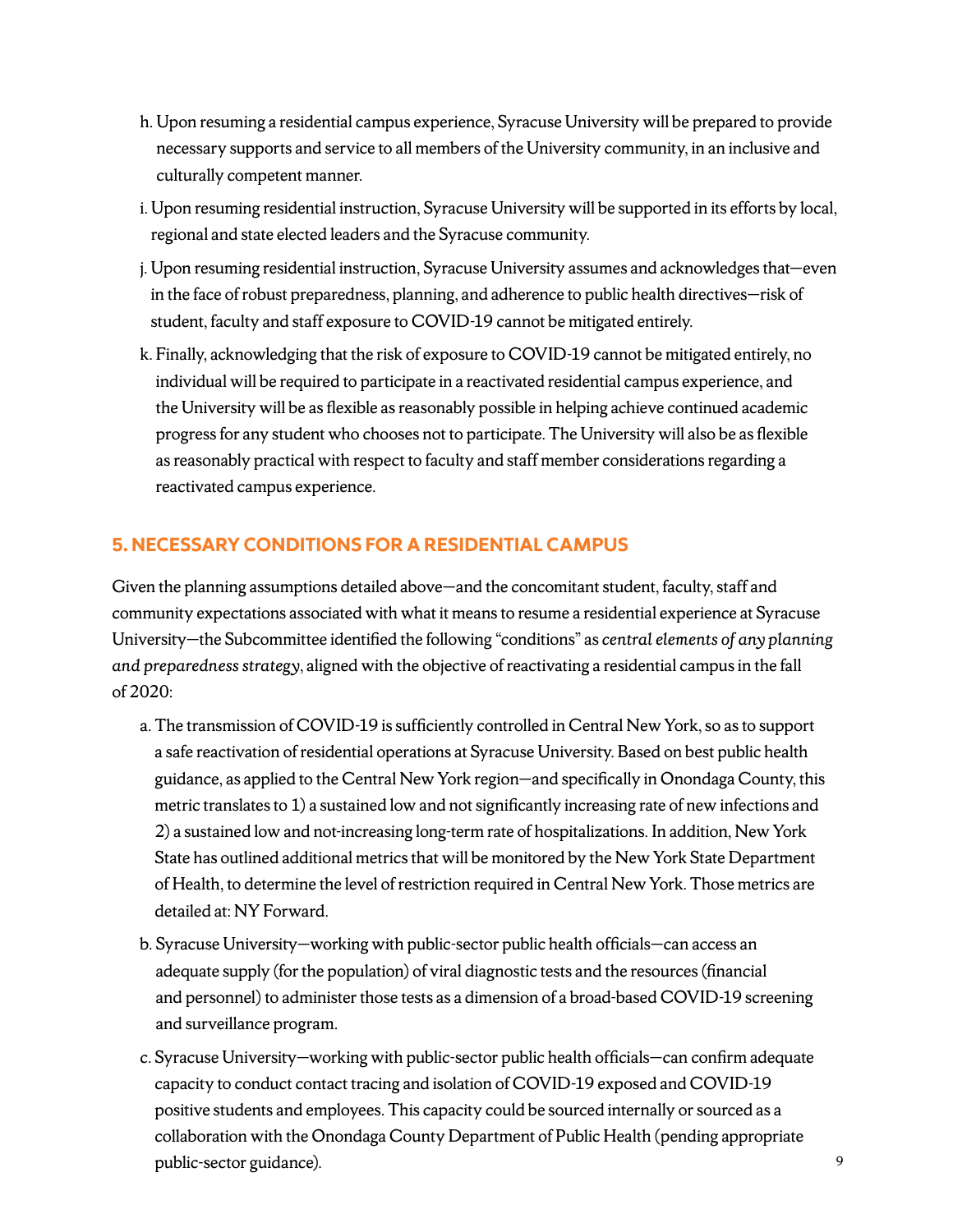- d. Syracuse University can confirm access and centrally resource an adequate, predictable and sustainable supply of personal protective equipment (PPE), appropriate to implement best public health practices and directives and the recommendations detailed in this report.
- e. Syracuse University has in place campuswide policies related to use of masks/face coverings, standards for physical distancing and physical density, sanitation and other related best public health guidelines as prescribed by New York State and the U.S. Centers for Disease Control and Prevention.
- f. Syracuse University can demonstrate a plan and adequate capacity to address cases of COVID-19 among students, particularly those whose illness requires advanced care and/or hospitalization.

Given assumptions and conditions detailed above, what follows are specific findings and recommendations identified by the Subcommittee, as broadly appropriate to promote the well-being of Syracuse University students, staff, faculty and our community, given the planning assumption that Syracuse University will resume a residential campus experience in the fall of 2020.

The findings and corresponding recommendations of the Subcommittee are organized based on key operational and policy categories relevant to the whole of campus. Again, with some exceptions, the Subcommittee acted with intent to avoid prescribing detailed procedures and protocols regarding unit-level implementation of the recommendations that follow. It is the position of the Subcommittee that Syracuse University's schools, colleges and units are best positioned to develop a plan for implementation and compliance appropriate to the function and operational responsibilities of individual divisions, units, schools and colleges.

# **6. PLANNING, PREPAREDNESS & RESPONSE**

In what follows, we detail findings and recommendations relevant to COVID-19 planning, preparedness and response on the part of Syracuse University's residential campus, given the assumption that COVID-19 will be present in this community, and in communities across the globe, in the fall of 2020. The recommendations and prescriptions detailed below are generally applicable to all segments of our campus community, but in some cases are considered uniquely for students, faculty and staff, given the idiosyncratic activities and circumstances characteristic of a residential academic enterprise.

# **A. HEALTH PROMOTION**

- 1. A robust communications effort focused on healthy behaviors while on campus will support proactive prevention and transmission of the virus. This includes communications regarding specific protections for students, faculty and staff who have predisposed medical risk.
- 2. People with disabilities may face unique challenges related to the COVID-19 health emergency, and very specifically related to the resumption of residential academic life.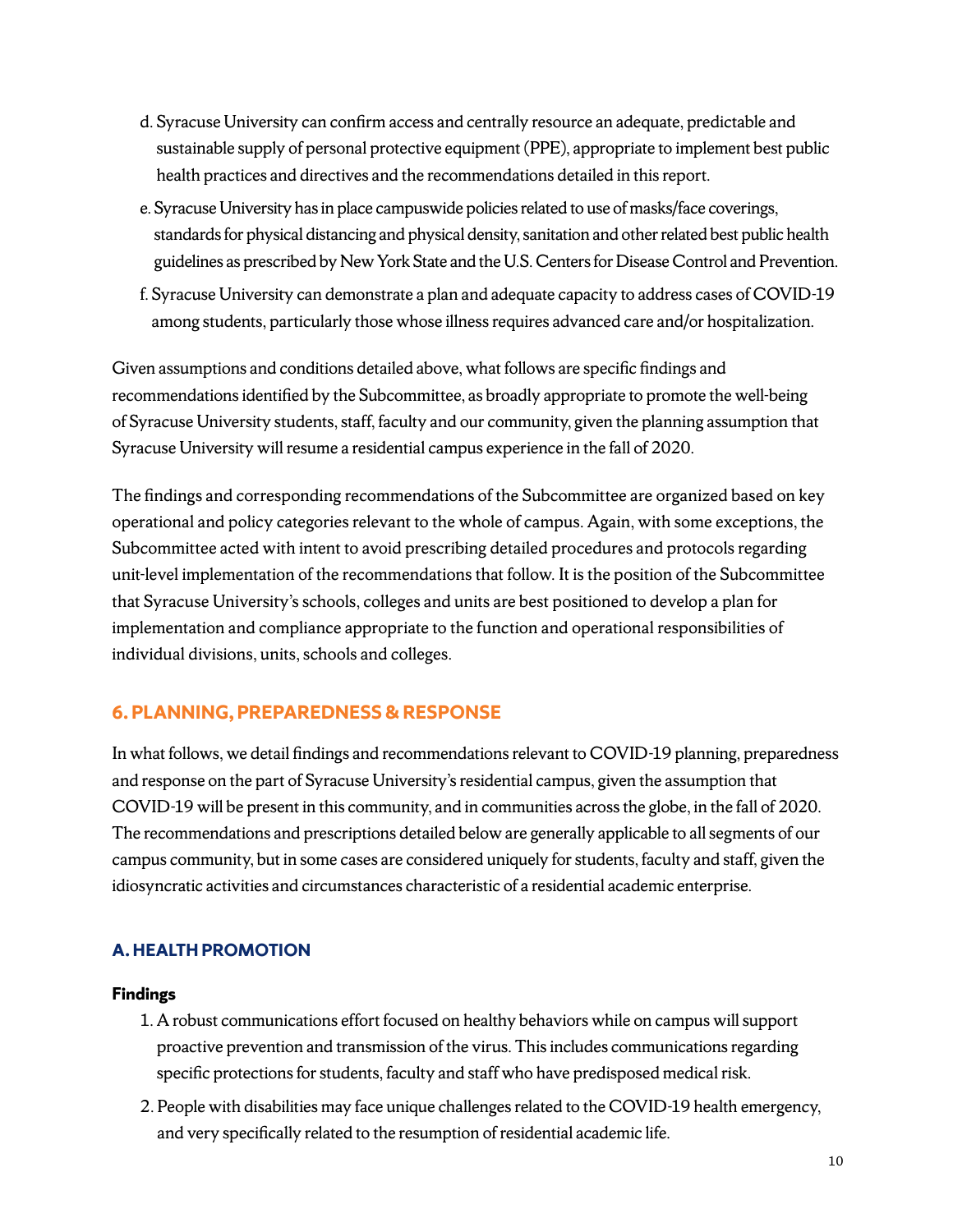- 3. Promoting social distancing during University activities (teaching, dining, extracurricular activities, etc.), including facilities modifications where appropriate, is an effective method of prevention and mitigation.
- 4. Promoting proactive steps to mitigate the potential for confounding illness in the campus population—such as influenza—will support early COVID-19 diagnosis and treatment.

- 1. Syracuse University should create and implement a comprehensive health promotion communications effort, that includes physical and digital signage, social media posts and badges and regular campus notifications.
- 2. Syracuse University should ensure that signage and messaging comply with accessibility standards and best practices, and that health promotion communications are designed and shared in a way that is accessible to the blind and visually impaired.
- 3. Health promotion communications should leverage a "social media norms campaign," potentially developed with the input of students and employees.
- 4. Syracuse University should create and distribute branded promotional items for students, employees, and visitors that describe and promote healthy behaviors (e.g. hand sanitizer stations that include reminders about social distancing, face coverings, water bottles, etc.).
- 5. Syracuse University should create and require an online educational seminar that will inform new and returning students about the health behaviors expected and required during the fall semester. This seminar should communicate social distancing/physical distancing norms, emphasize any enforcement of rules around social distancing with considerations of perceptions of public safety and marginalized populations, particularly as it relates to parties, social events, etc.
- 6. Syracuse University should make the influenza vaccine mandatory for all students, faculty and staff, subject to medical or religious exemptions, and develop and implement a communications campaign to advance the influenza vaccination as a social norm and strategy to expedite diagnosis of the COVID-19 disease.
- 7. In the context of a health promotion strategy, special considerations for outreach may include the following areas and populations:
	- Alcohol and other substance considerations
	- Student athletes
	- Fraternities and sororities
	- International students
	- People with disabilities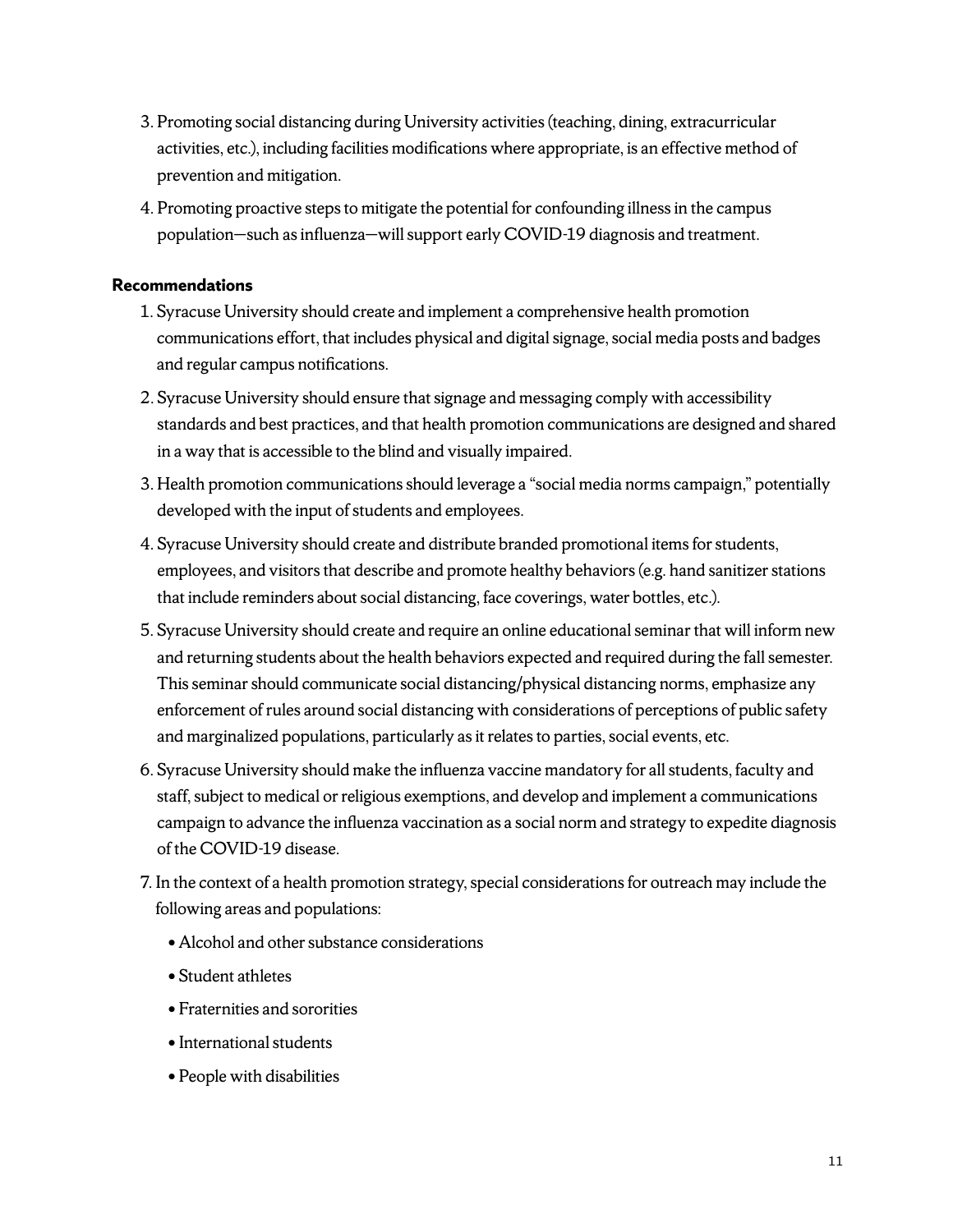- Under-represented populations and communities
- Issues related to: Off-campus living
- Issues related to: Sexual health
- Issues related to: Mental health and resiliency
- Issues related to: Bias and discrimination

## **B. SCREENING, TESTING, TRACING & SURVEILLANCE**

#### **Findings**

- 1. Capacity for immediate viral testing of all symptomatic students, faculty and staff—including the ability to rapidly test contacts and isolate infected individuals— is critical to the ability to resume residential activities in fall 2020.
- 2. A plan for surveillance virus testing and symptom surveillance should be in place that readily detects the emergence and spread of infection.
- 3. A testing process must be identified for faculty, staff and students, that includes both an initial screening for infection prior to return to campus and ongoing monitoring throughout the fall semester.
- 4. A contact tracing plan is central to controlling the spread of the SARS-CoV-2 infection on campus.
- 5. A critical component of any contact tracing plan is the ability to contact quickly and directly (by phone or text) students, faculty and staff.
- 6. Metrics and a framework to detect any surge of infection on campus, and a shared understanding of the conditions that would require interruption or a shutdown of residential instruction, must be established.

- 1. Syracuse University should plan to screen the entire student population at the start of the fall semester, and again two weeks after the return to campus, using pooled saliva PCR or other reasonably effective methods. A positive initial screening test should lead to isolation, followed by a negative diagnostic test before resuming regular campus access.
- 2. Syracuse University should pursue a random sample of students, faculty and staff at the start of the semester to obtain a baseline seroprevalence estimate of the campus community.
- 3. Syracuse University should enact a plan to routinely screen each residence hall utilizing freedom from disease sampling to ensure no transmission among residents. If a residence hall fails the freedom from disease sampling procedure, all residents should be tested for a SARS-CoV-2 infection.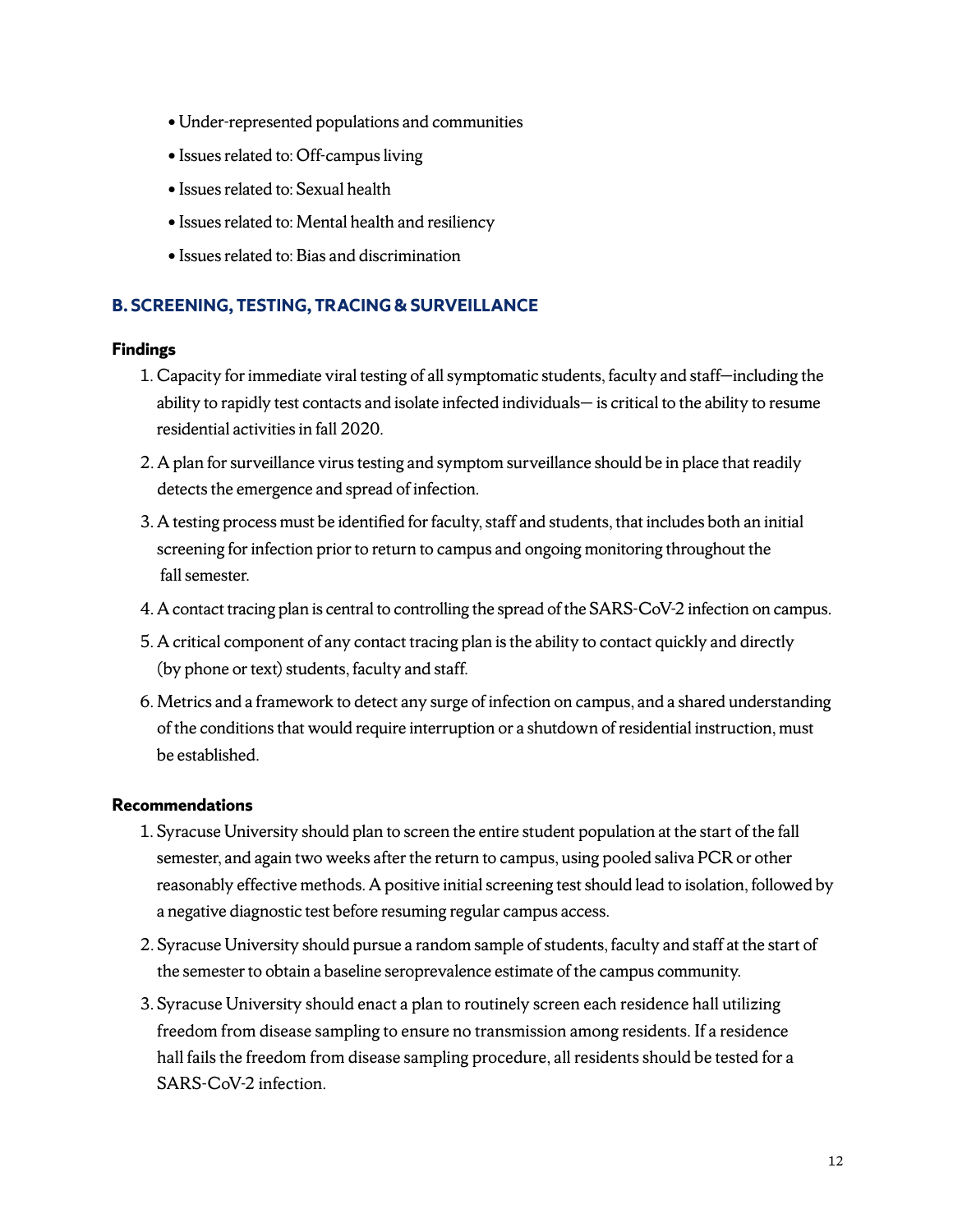- 4. Syracuse University should require all students, faculty and staff undergo regular temperature screening. If a fever is detected, the individual should be directed to receive a SARS-CoV-2 infection test prior to engaging in campus-based activities.
- 5. Syracuse University should establish regularly scheduled random surveys of students, faculty and staff to monitor seroprevalence.
- 6. Syracuse University should conduct wastewater surveillance for residence halls and other selected buildings at regular intervals. Other environmental surveillance strategies should be considered as the science advances. All surveillance data will be coordinated with Onondaga County Health Department to understand transmission dynamics in the county and within Syracuse University. An increasing trend in environmental surveillance would trigger freedom from disease sampling of affected residence halls.
- 7. Syracuse University should establish rapid diagnostic point-of-care testing capabilities, at a site external to the Barnes Center, available for testing any suspected infection of SARS-CoV-2. Students, faculty and staff may seek or obtain COVID-19 testing from another location or primary care provider. If at any time a student, faculty or staff tests positive for COVID-19 they should notify the appropriate Syracuse University entity/representative.
- 8. Syracuse University should maintain a record of positive COVID-19 test results that can be coordinated with the county and state COVID-19 databases. Coordination will allow for notification, required by law, of any Syracuse University student, faculty or staff who tests positive for COVID-19. Data privacy concerns should be accounted for in this process.
- 9. Syracuse University should establish a contact tracing plan in response to positive SARS-CoV-2 infection tests. Contacts identified by qualified contract tracers should be traced including classmates, co-workers, club affiliates, social acquaintances and house/floor mates. All contacts should be directed to self-quarantine based on the standard recommended by health officials in place at the time, or based on a modified campus quarantine procedure if approved by New York State.
	- a. A critical component of this plan is the ability to contact quickly and directly (by phone or text) students, faculty and staff. Therefore, at the start of the semester, all Syracuse University students should be required to register and/or update their personal cell phone (or alternative contact information) with the Barnes Center.
	- b. It is important that the plan for contact tracing acknowledges the broad diversity represented by the campus community, therefore contact tracing should proceed in an inclusive and culturally competent manner.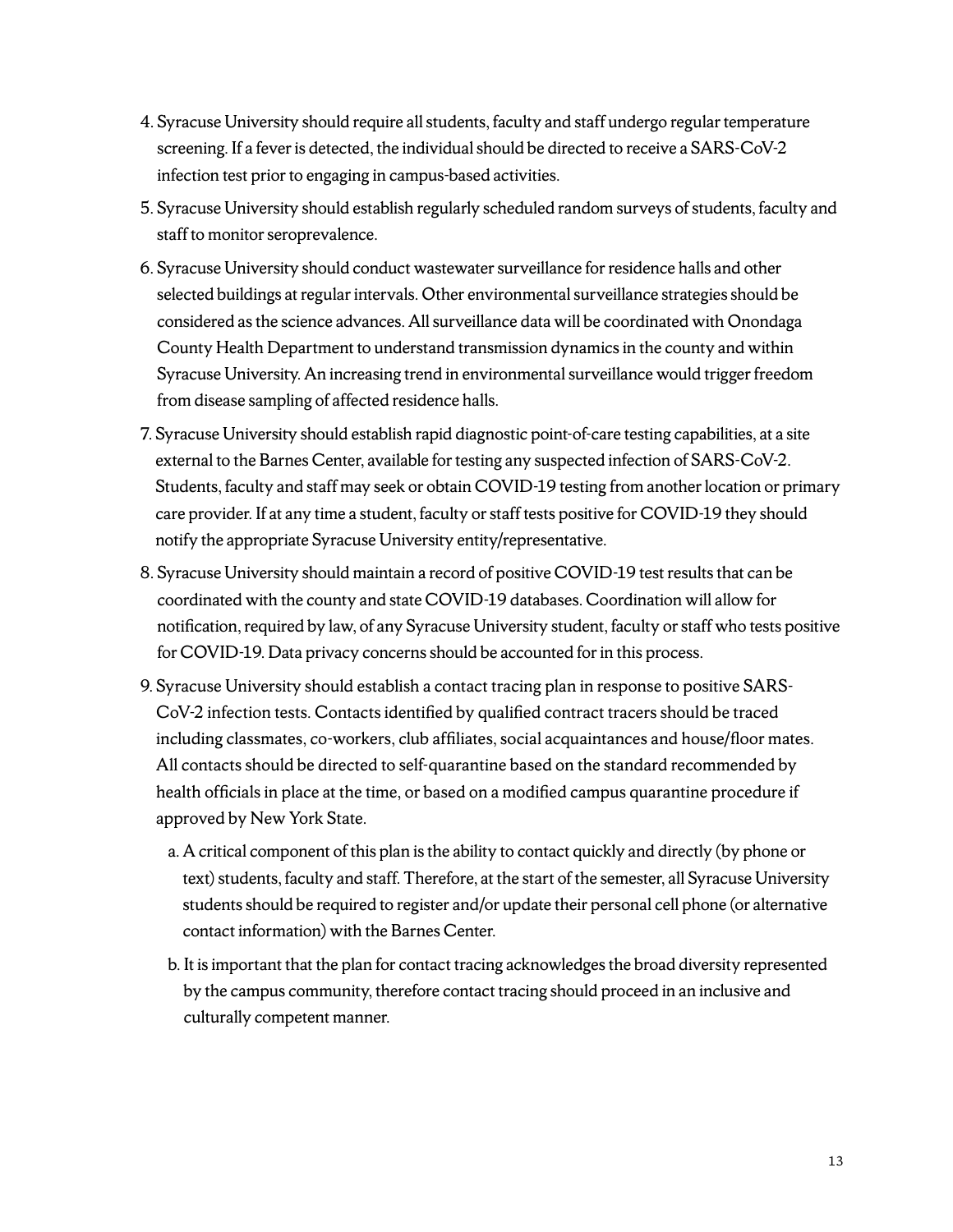- 10. Syracuse University should consider suspending certain (high-density) recreational/fitness areas of the Barnes Center until surveillance information has been received. An absence of on-campus transmission could lead to reopening these facilities.
- 11. Syracuse University should require that individuals traveling to high-risk locations, away from Central New York, be subject to testing and/or possible quarantine before returning to campus.

# **C. CONTAINMENT, ISOLATION & QUARANTINE**

## **Findings**

- 1. Definitions (U.S. Centers for Disease Control and Prevention):
	- a. Isolation: An action to separate sick people with a contagious disease from people who are not sick.
	- b. Quarantine: An action to separate and restrict the movement of people who were exposed to a contagious disease to see if they become sick. These people may have been exposed to a disease and do not know it, or they may have the disease but do not show symptoms.
- 2. Preventing the spread of COVID-19 disease depends, in part, on isolating infected individuals, and quarantining those possibly exposed to the virus that causes COVID-19 disease.
- 3. It is critical to identify facilities appropriate to quickly isolate/quarantine suspected or confirmed virus carriers.
- 4. Related to the above, students in isolation or quarantine face unique challenges that must be acknowledged and proactively addressed.

- 1. Syracuse University should take action to create capacity for isolation and quarantine housing for students, to include students living off-campus (if necessary and feasible).
- 2. Syracuse University should develop isolation plans for students who test positive for COVID-19, consistent with CDC and other guidelines.
- 3. Syracuse University should provide transportation to designated isolation and quarantine spaces. The student should be assigned a case manager to assist in academic and other support coordination. Food and other necessities should be provided.
- 4. Syracuse University should ensure that isolation and quarantine rooms are physically separated from other residential student rooms.
- 5. Syracuse University should ensure that quarantine rooms have private bathroom facilities and are stocked with a thermometer, sanitizing wipes, tissues, soap, hand sanitizer and toiletries.
- 6. Syracuse University should ensure that counseling services and/or Hendricks Chapel be available remotely to students in isolation or quarantine as needed.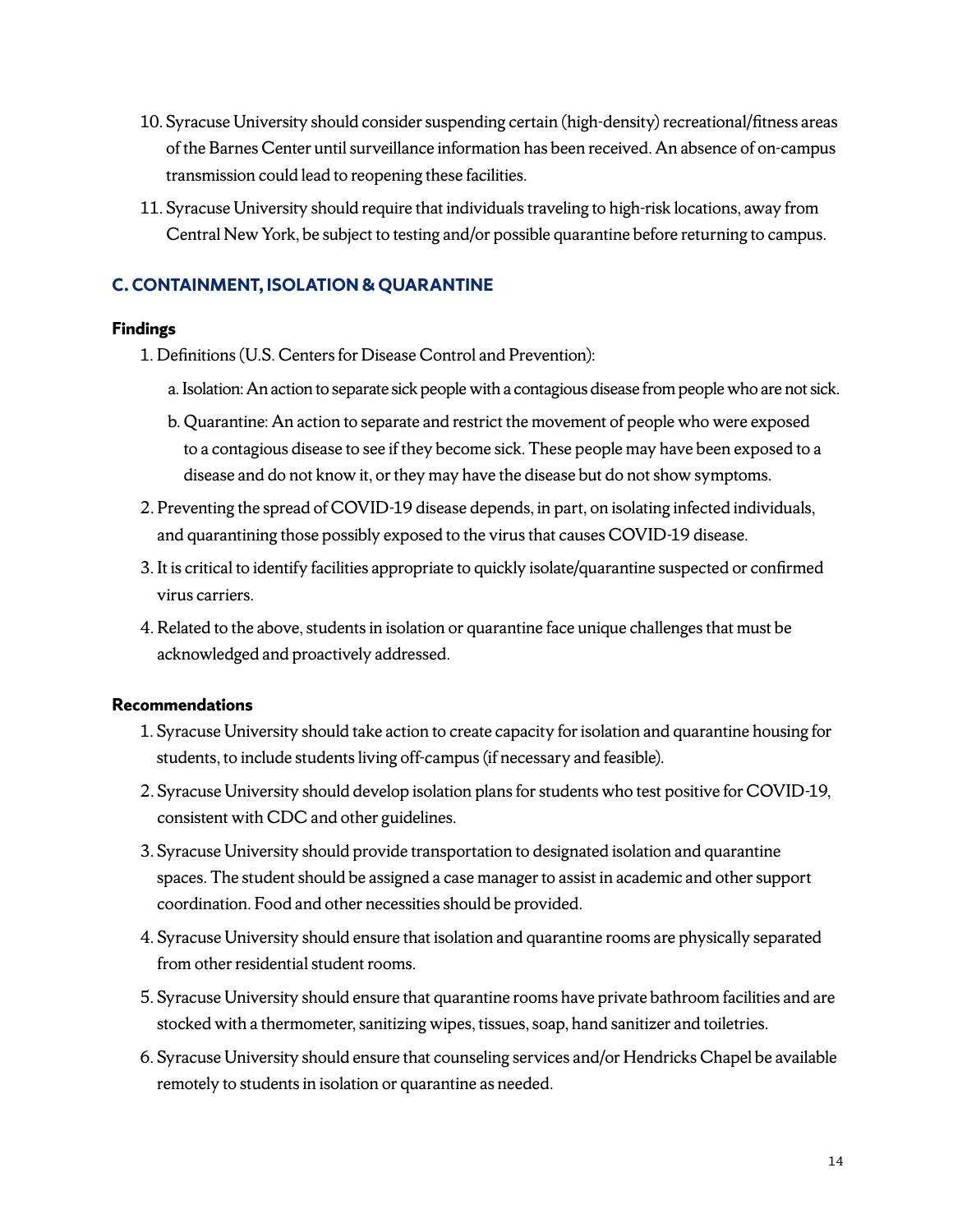- 7. Syracuse University should ensure that all students placed in isolation or quarantine will have their ID cards annotated to enforce isolation or quarantine requirements. Any violation of their isolation or quarantine order will result in a referral to the student conduct process.
- 8. Syracuse University should have a Barnes Center nurse call the student in isolation daily to monitor symptoms. If symptoms progress, the student may be transported for reevaluation at the Barnes Center or a local hospital depending on severity and time of day.
- 9. Syracuse University should require that a Barnes Center medical provider be available at all times to address any changes to health status experienced by an isolated student.
- 10. Syracuse University should require staff and faculty members who are symptomatic or asymptomatic (but test positive while at work) be sent home and directed to contact their primary care provider. Departments should collaborate with Human Resources to provide adequate support and care for that employee.
- 11. Syracuse University should adopt appropriate policies to ensure that faculty and staff who test positive (or are exposed to someone who tests positive) are able to quarantine or self-quarantine without concern for financial hardship.
- 12. Syracuse University contact tracers should, consistent with contact tracing standards, locate close contacts of all COVID-positive students and employees, and for students, arranging isolation/quarantine at the location prearranged by Syracuse University. All close contacts should be tested for COVID. Quarantine should last for 14 days, unless a modified campus quarantine procedure is approved by New York State.
- 13. To the degree reasonably feasible, isolated and quarantined students should be encouraged to continue academic activities remotely or be provided with note-takers. Syracuse University should implement appropriate policies to accommodate excused absences for isolated students.

# **D. TREATMENT & CARE OF COVID-INFECTED INDIVIDUALS**

- 1. It is critical to establish an accessible health care response system to advise individuals who develop COVID-19 symptoms, or fear exposure to the virus.
- 2. All students who are symptomatic or suspect they are or will become symptomatic must have a clear line of communication with Barnes Center medical providers.
- 3. It is important that the health care response system allows for care by the Barnes Center staff, while also allowing other students to use the facility without risk.
- 4. Some complications related to COVID-19 disease may require a level of care that exceeds the capabilities of the Barnes Center.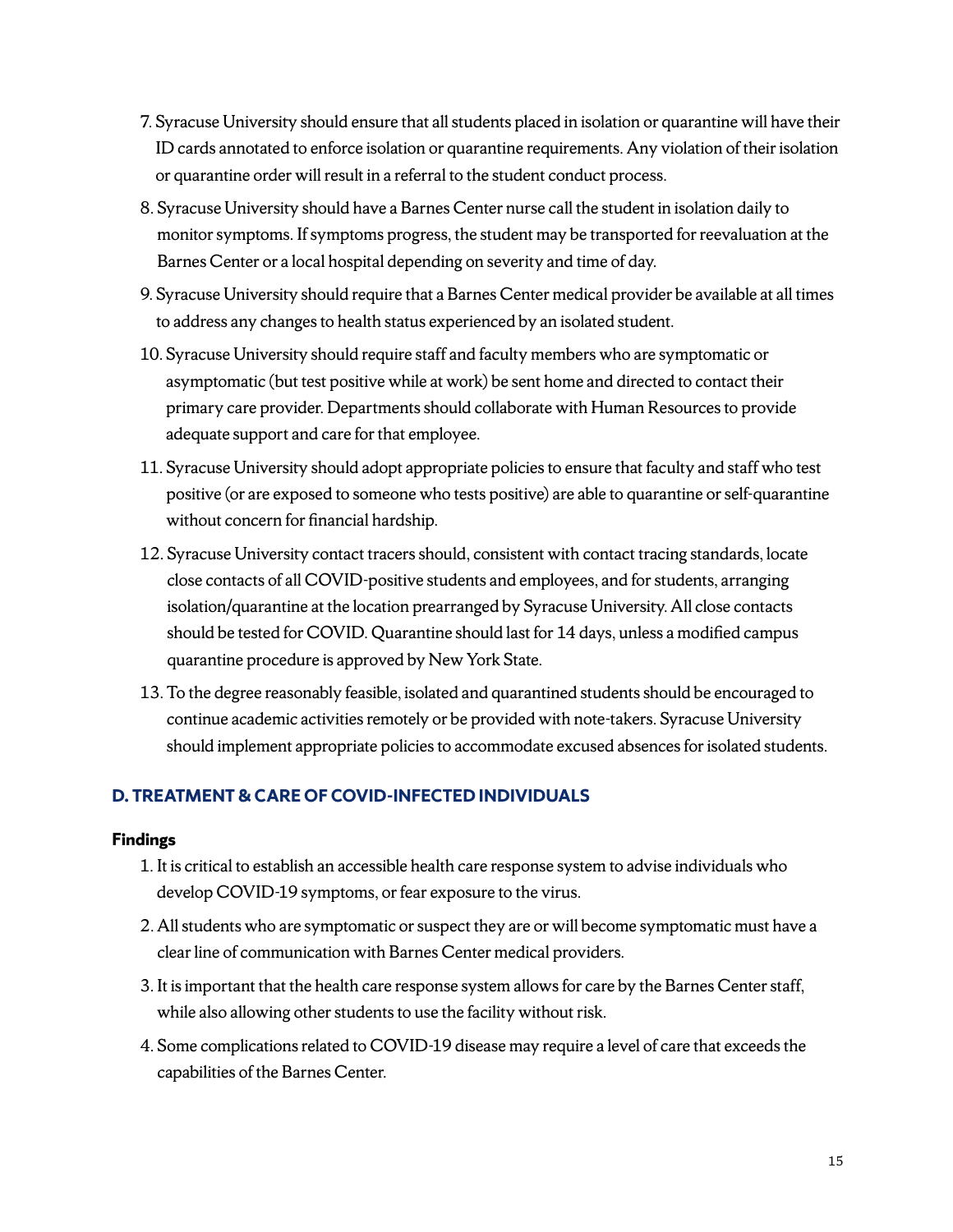### **Recommendations**

- 1. Syracuse University should encourage—and create an accessible system—for students with any illness to notify the Barnes Center.
- 2. Syracuse University should assign a triage nurse or medical provider to speak with any (by phone or zoom) if they disclose any symptoms consistent with COVID.
- 3. Syracuse University should establish, for those who disclose any symptoms consistent with COVID-19, a testing site external to the Barnes Center and require testing before a student comes to the Barnes Center for further evaluation. Suspected COVID-19 cases should be tested with rapid PCR testing or other reasonably effective testing mechanisms.
- 4. Syracuse University should, until further notice, disallow walk-in appointments at the Barnes Center as a strategy to reduce possible exposure to the virus.
- 5. Syracuse University should require any student who visits the Barnes Center should to wear face masks/coverings.
- 6. Syracuse University should ensure procedures meet CDC guidelines for cleaning exam rooms following each patient visit if a student is found to be COVID-positive following a rapid test. Providers should wear full PPE for all COVID-related visits.
- 7. Syracuse University should take additional precautions throughout the Barnes Center to reduce possible transmission.
- 8. Precautions taken should include division of waiting room into well visit and sick visit sections, regular cleaning of common areas, splitting of schedule to place well visits earlier in the day and sick visits later in the day.
- 9. Syracuse University should refer COVID-19-positive students to necessary campus support services with a special emphasis on mental health supports.
- 10. Syracuse University should explore a formal relationship with a local hospital, to streamline access to advanced care for students who experience complications from COVID-19 disease that require clinical care beyond the capabilities of the Barnes Center.

# **E. PERSONAL PROTECTIVE EQUIPMENT (PPE)**

- 1. Personal protective equipment, particularly masks, face coverings, gloves and sanitization products is an effective prevention tool.
- 2. Appropriate use of face masks or alternative face coverings can minimize risks associated with the exposure to COVID-19.
- 3. The virus can be transmitted via asymptomatic individuals.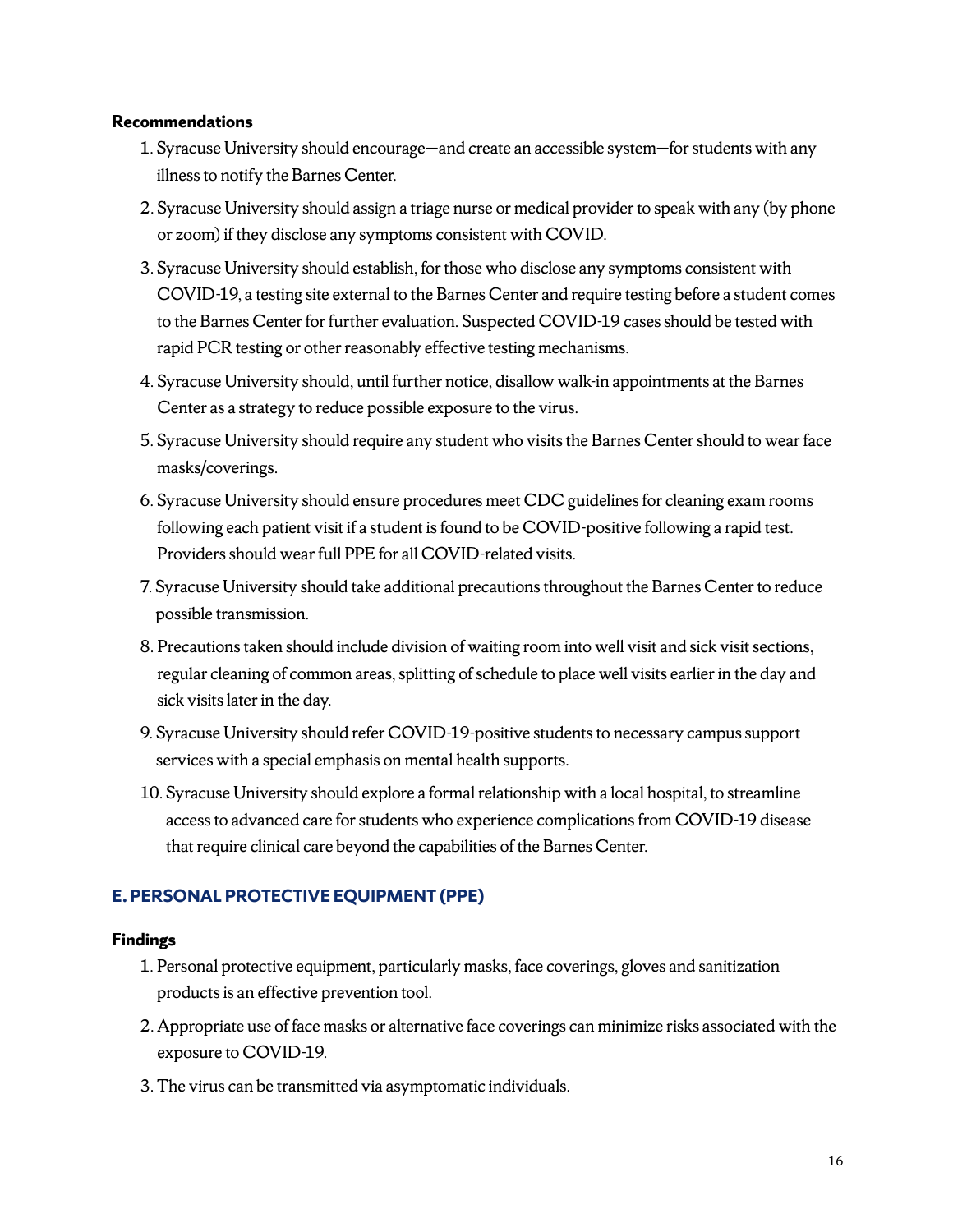- 4. Broad access to (and use of) sanitation products for students, faculty and staff is important as a proactive strategy to prevent virus transmission, particularly in classrooms, residence halls and public spaces.
- 5. The above is particularly critical for individuals with personal risk factors. [According to the CDC,](https://www.cdc.gov/coronavirus/2019-ncov/need-extra-precautions/people-at-higher-risk.html) certain people, including older adults and those with underlying conditions, such as heart or lung disease or diabetes, are at higher risk for developing more serious complications from COVID-19.
- 6. The supply chain associated with PPE has been unstable throughout the COVID-19 health emergency and, for certain items, may remain so for the foreseeable future.

## **Recommendations**

- 1. Face masks or face coverings should be required by all students, faculty, staff and visitors while on campus and in the presence of others, and in public settings where other social distancing measures are difficult to maintain (e.g., common work spaces, meeting rooms, classrooms, etc.).
- 2. Syracuse University should provide an initial supply of washable/reusable high-quality cloth masks to faculty, staff and students.
- 3. Hand sanitizing stations should be installed throughout campus, with an emphasis on classrooms, residence halls, dining halls, recreation facilities and public spaces.
- 4. Syracuse University should develop and implement a focused procurement strategy to ensure a robust and reliable supply of PPE. This strategy should incorporate population data inclusive of faculty, staff and visitors and assume full residential operations. Further, this strategy should endeavor to source and secure a PPE inventory appropriate for a "rolling" 12-month period. That is, at any given time, Syracuse University has in inventory or on order, PPE appropriate to supply the campus community for a 12-month period.
- 5. The University's research mission may dictate unique requirements related to PPE. The Vice President for Research should immediately initiate a campuswide survey of research-specific PPE requirements, and coordinate procurement as a dimension of the recommendation above.

# **F. GENERAL FACILITIES CONSIDERATIONS**

- 1. Issues related to the general capacity, configuration and capability of University facilities to support social distancing and density practices represent an important factor impacting the likelihood of virus transmission between otherwise disconnected populations on campus and in the community.
- 2. In addition, managing access and entry to buildings and other facilities represents an important mechanism to reduce the likelihood of virus transmission between otherwise disconnected populations on campus and in the community.
- 3. Reducing density where possible for classrooms, dining halls, gathering spaces, hallways and entrances to buildings has been shown to reduce the likelihood of virus transmission.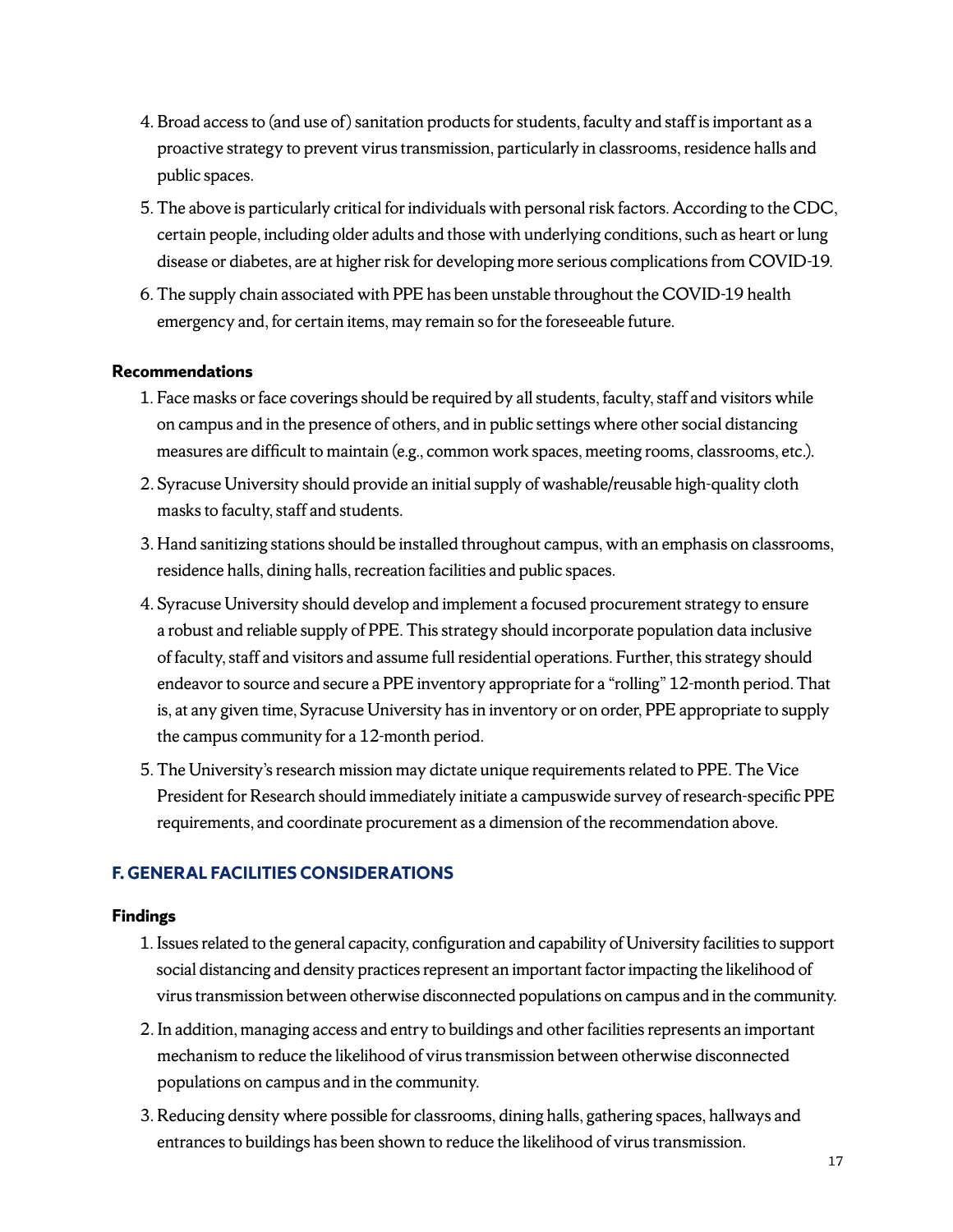4. Specifically for residential living, enhanced cleaning, social distancing, requiring personal face coverings in common areas, restrictions on group events and activities and limited cross-access by residential facilities has been has been shown to reduce the likelihood of virus transmission.

- 1. Syracuse University should act to configure facilities—to the maximum extent practical—to support public health practices and behaviors identified as reducing the risk associated with virus transmission. These include, but are not limited to, the following:
	- a. Configure work and public space to allow for least 6 feet between individuals.
	- b. In some limited situations, in workspaces where people must face each other and are unable to be 6 feet apart, consider installation of a protective barrier. Examples might include commonly visited areas such as reception desks and check-in points.
	- c. Place appropriate wayfinding signage at entrances indicating how to proceed (avoid unnecessary wandering, congregating or human-to-human direction seeking).
	- d. Use "airport-style" ropes or other barriers to distance people in high-traffic waiting rooms and at desks and kiosks.
	- e. Remove chairs and desks to ensure proper physical distancing in conference and waiting rooms.
	- f. Identify allowable occupancy to control workflow and/or establish maximum attendance.
	- g. Make face coverings available for purchase throughout campus (e.g., at the bookstore, pharmacy, etc.).
	- h. Post maximum occupancy in common break areas and configure to accommodate appropriate physical distancing.
	- i. Provide sanitizing supplies for individuals to clean their areas before and after use.
	- j. Eliminate reusable kitchen items (flatware, dishes, cups) and cleaning tools (sponges, brushes, towels) and replace with single-use options. Consider eliminating common touch dispensers and appliances in dining centers, break rooms, kitchenettes, etc. Reconsider use of vending machines moving forward.
	- k. Remove high-touch items such as magazines, common pens, etc.
	- l. Provide hand sanitizer at all entrances and high-traffic areas.
	- m. Identify frequently touched areas (doors, cabinets, etc.) and investigate options to implement no/reduced touch options such as door removal, card access, foot-operated door pulls/pedals or sensor-triggered doors.
- 2. Syracuse University should require a valid identification card for entry to all buildings, and not permit any individual to hold or prop open exterior doors for any other person.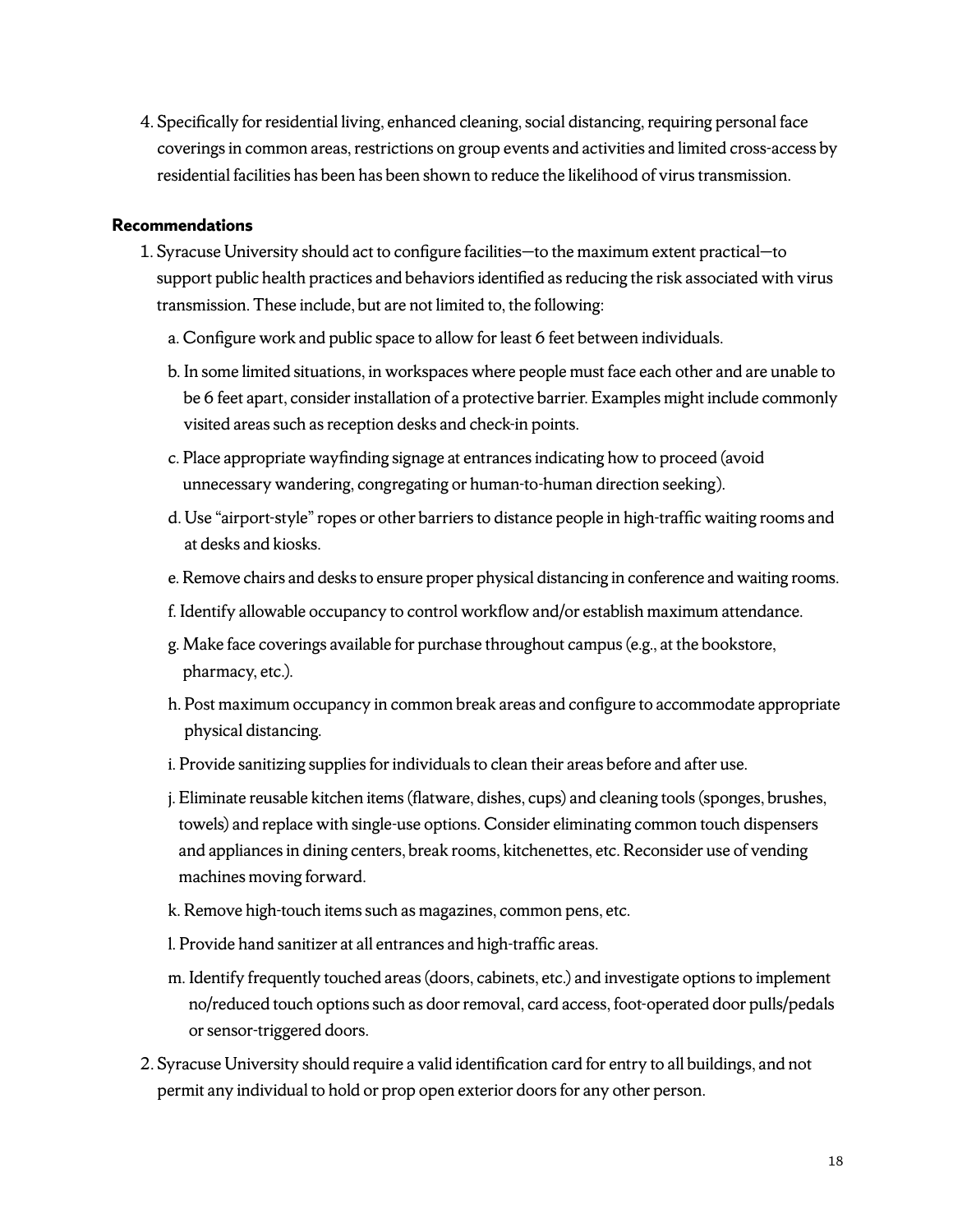- 3. Departments and building coordinators should identify usable building access points and coordinate arrival and departure times of faculty and staff to reduce congestion during typical "rush hours" of the business day.
- 4. Departments and building coordinators should consider temperature screening opportunities at access points, including Bird Library and dormitories, to monitor the temperature of faculty, staff and students.
- 5. Visitors, guests and animals (with the exception of approved service animals) should not be allowed access to Syracuse University buildings or facilities, without prior approval from the relevant dean, director or unit leader. Exceptions may be allowed, under certain conditions, for official University events such as campus tours, etc.
- 6. Syracuse University should consider appropriate housing density standards for students.

# **G. EMERGENCY PREPAREDNESS & RESPONSE**

### **Findings**

- 1. A robust emergency management and response capability, situated specifically to address COVID-related contingencies, will help contain any outbreak.
- 2. Emergency preparedness education for all members of the University community, prior, to and during the fall semester, is an important tool to reduce transmission of, or respond appropriately to, COVID-19.
- 3. In the context of leadership decision-making regarding a COVID-19 related emergency, it is critical the University leaders can readily access and leverage subject matter experts on campus and in government.
- 4. A whole-of-community approach to emergency preparedness will contribute to prevention and response efforts.

- 1. Syracuse University should establish, within the existing Emergency Management Plan and infrastructure, a specific COVID-19 emergency response team. This team should include (but not necessarily be limited to) representatives from emergency operations, the Barnes Center, Student Experience, DPS, Communications and the University Medical Director.
- 2. Syracuse University should temporarily establish a COVID-19 public health advisory group, composed of faculty experts and representatives from the medical and public health professions, for the purpose of advising University leadership regarding any COVID-related contingencies impacting the fall 2020 semester and beyond.
- 3. Syracuse University should require return to campus training to explain basic emergency preparedness operations to students, faculty and staff. Aligned with a health promotion strategy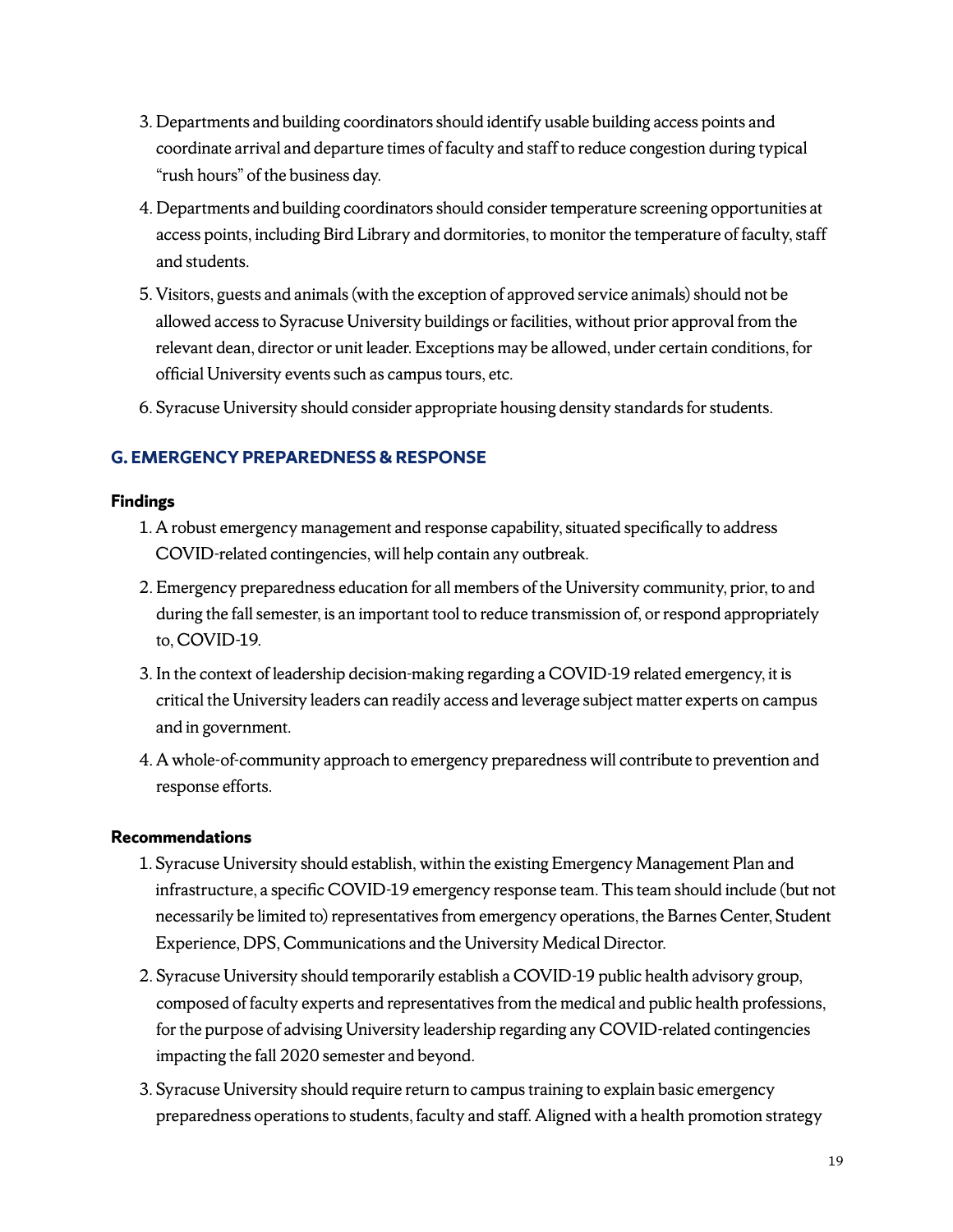led by the Barnes Center, the implementation of a basic emergency preparedness orientation (BEPO) will provide situational awareness for all University community members. This education will reemphasize the well-known risks of the COVID-19 pandemic and reiterate best practices for how individuals can do their part to be safe and prepared.

# **7. SPECIAL POLICY CONSIDERATIONS**

## **A. MEETINGS & EVENTS**

#### **Finding**

1. Convening in groups increases the risk of viral transmission.

#### **Recommendations**

- 1. Where feasible, meetings should be held in whole or in part using the extensive range of available collaboration tools (e.g. Zoom, WebEx, Microsoft Teams, Skype, telephone, etc.).
- 2. In-person meetings should be limited in accordance with restrictions of local, state and federal orders, and generally should not exceed 50 percent of a room's capacity (assuming individuals can maintain 6 feet of separation).
- 3. In-person public events and lectures are discouraged. Approval to host a public event or lecture should be required from the relevant dean or vice president.
- 4. Departments should remove or rearrange chairs and tables or add visual cue marks in meeting rooms to support social distancing practices between meeting attendees.

## **B. STUDENT BEHAVIOR & CODE OF CONDUCT**

- 1. The degree to which students on and off campus comply with or disregard public health guidance and social distancing requirements will greatly impact the potential transmission of COVID in Syracuse during the fall semester.
- 2. Clearly communicating health and safety directives to students, and consequences for violating those directives, will help ensure compliance with all safety, prevention and response measures.
- 3. The most significant community-connected concern related to reactivation of a residential campus, is uncertainty associated with student behavior and conduct that could put others at risk.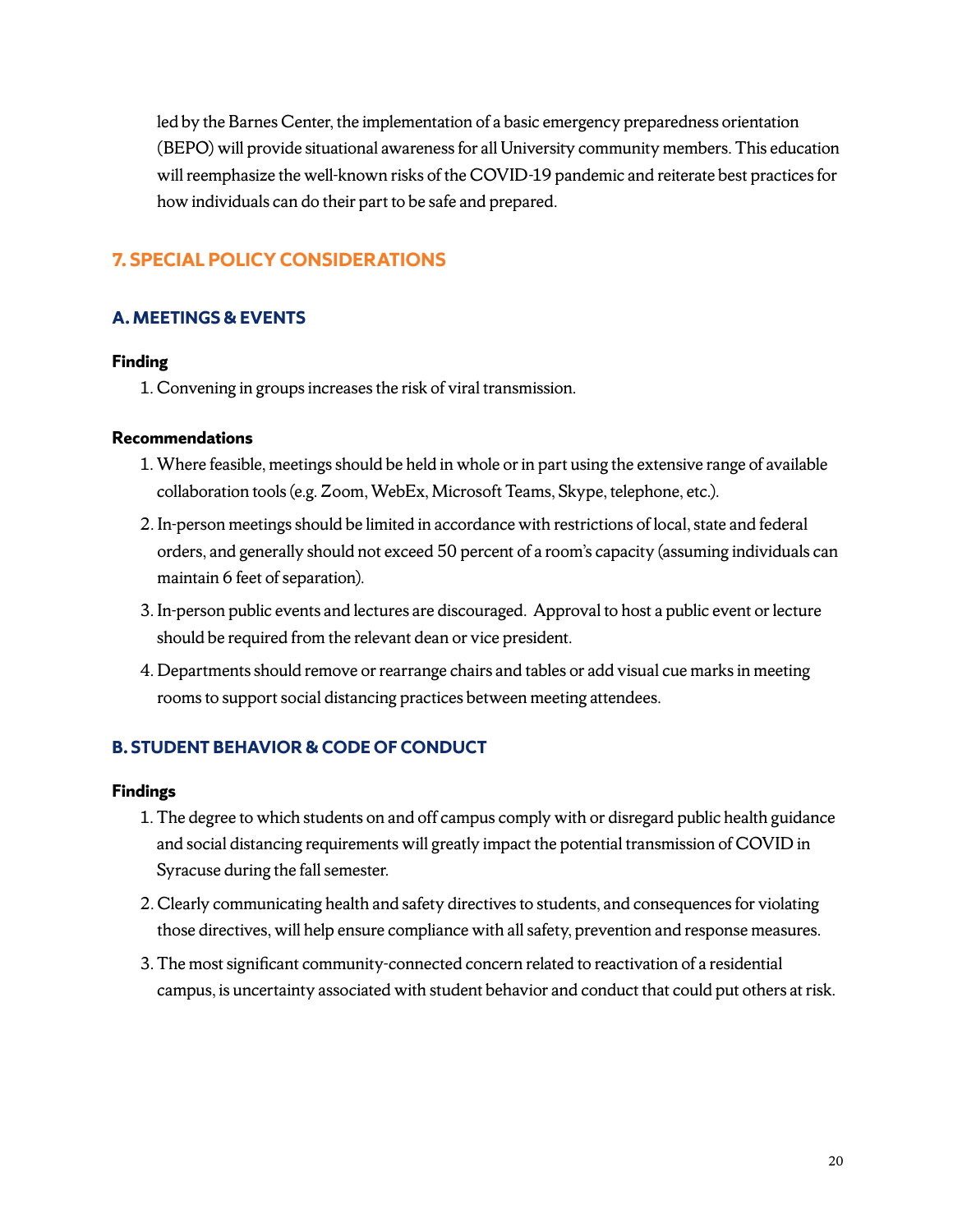### **Recommendations**

- 1. The Code of Student Conduct (the "Code") requires students to follow the directives of University officials. As such, the Code currently authorizes the University public health directives as enforceable requirements to remain in good standing. This aspect of the Code should be reemphasized with students as part of the University's communications plan.
- 2. The Office of Student Rights and Responsibilities should develop plans to expeditiously perform student conduct investigations, informal resolution meetings and formal hearings through video/ audio conference related to violations of public health guidance.
- 3. The Office of Student Rights and Responsibilities should issue periodic messages focused at students both on and off campus to reinforce that the Code requires compliance with all government/law enforcement/University directives regarding COVID-19 social distancing.

# **C. STUDENT, FACULTY & STAFF TRAVEL**

### **Findings**

- 1. Travel by students and employees to and from the Syracuse, New York, campus during the fall semester will pose an increased risk of COVID-19 exposure, contraction and transmission.
- 2. Accordingly, travel away from campus during the fall semester should be limited as much as practicable. For those students and employees who do travel away from campus, temperature screening and COVID-19 testing prior to travel would be beneficial.
- 3. University-sponsored international air travel, to any CDC Level-3 destination, represents considerable risk to the campus community.
- 4. Modification of travel policies should be ongoing given new information, clearly articulated as appropriate to Central New York, and aligned with relevant public-sector policy guidance.
- 5. Campus reentry for those traveling on University-business should be coordinated with the overall COVID-19 surveillance plan.

- 1. Student travel away from campus during the fall semester should be discouraged as much as practically possible. Recommended actions include:
	- a. Implement an accelerated academic calendar, that would negate the requirement that students return to campus following the Thanksgiving break.
	- b. Consistent with the above, reconfigure the academic calendar and consider scheduling Friday and/or weekend classes.
	- c. Require that co-curricular or extracurricular travel for the fall be approved by the relevant dean or vice president. All student travel for University purposes should be registered.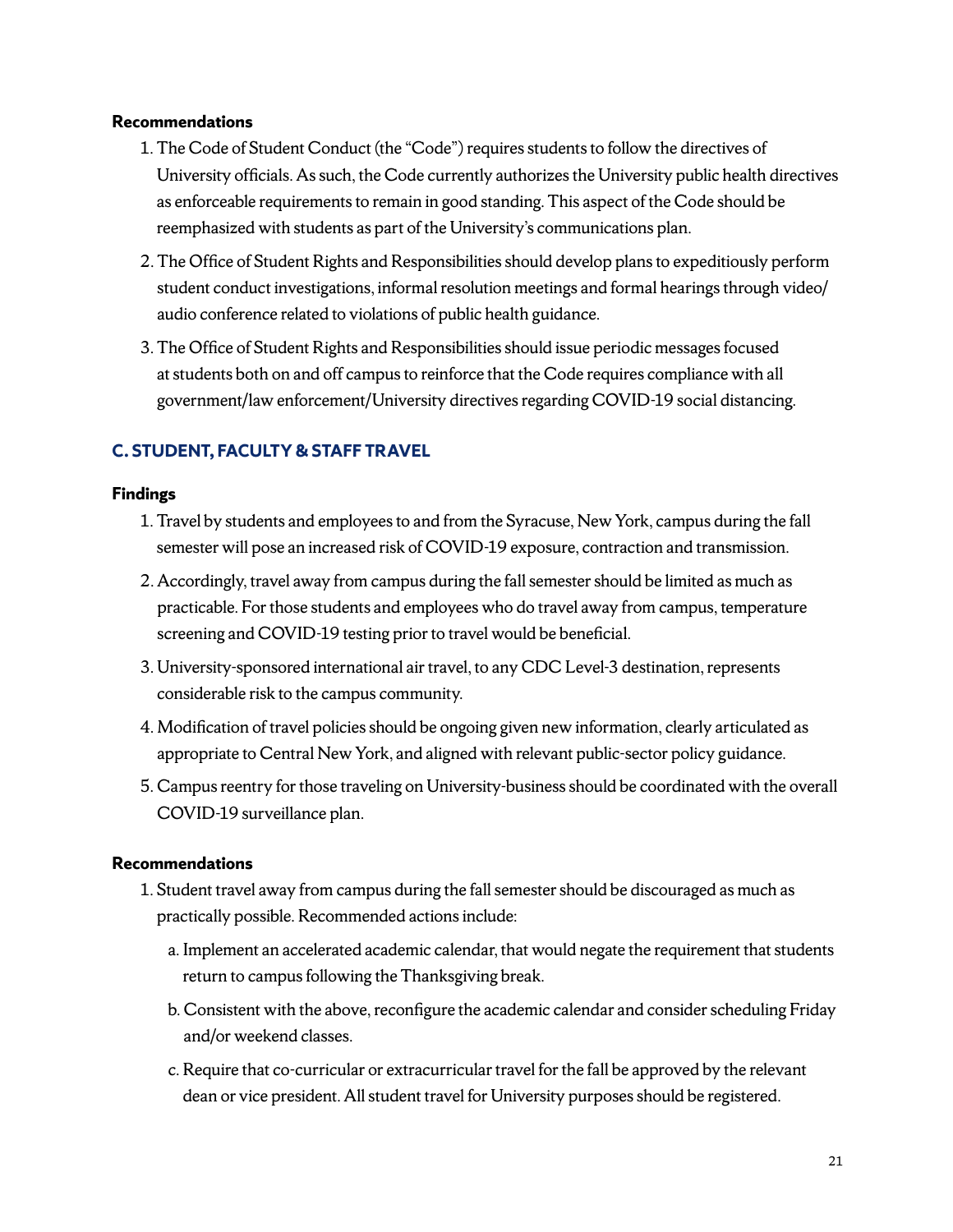- d. In the context of all the above, reasonable accommodations and exceptions should be provided for personal/medical/family emergencies.
- 2. All personal travel for students and employees should be discouraged. Anyone who does travel should be directed to adhere to any return-to-campus protocols in place at the time of travel.
- 3. Faculty and staff travel away from the Central New York region should be strongly discouraged, except where a critical academic or business need requires:
	- a. University-sponsored travel to any country specifically designated with a CDC Level-3 advisory should remain prohibited until further notice.
	- b. All faculty and staff international travel, during the fall semester, should require the approval of the relevant dean or unit leader. The faculty or staff member must demonstrate a critical academic or business purpose supporting why the travel cannot be delayed and/or the reason the purpose for the travel cannot be accomplished via other means. Registration of all international travel by faculty and staff is required per existing travel safety policy.
	- c. Faculty and staff traveling domestically by common carrier on nonessential University business should remain prohibited. Extreme caution is urged for all personal domestic travel by common carrier.
	- d. Reasonable accommodations and exceptions should be provided for personal/medical/family emergencies, and for essential academic or business purposes.

# **D. POLICY ON CAMPUS VISITORS**

#### **Findings**

- 1. Visitors to campus from areas outside of Central New York pose a risk of virus transmission to the University community. Accordingly, reasonable limitations should be imposed on campus visitors.
- 2. Modification of visitor and contractor policies should be clearly articulated as appropriate to Central New York, and visitor access to campus should be coordinated with the overall surveillance plan.

- 1. Generally speaking, permissible visitors to campus should be limited to current and prospective students, University employees, parents and families during move periods, designated vendors and service operators, and ride-hailing and food delivery drivers.
- 2. Visitors and guests should generally be restricted from accessing dormitory buildings and other campus facilities, unless as part of an official University tour, etc. or approved in advance by the relevant dean, director or unit leader.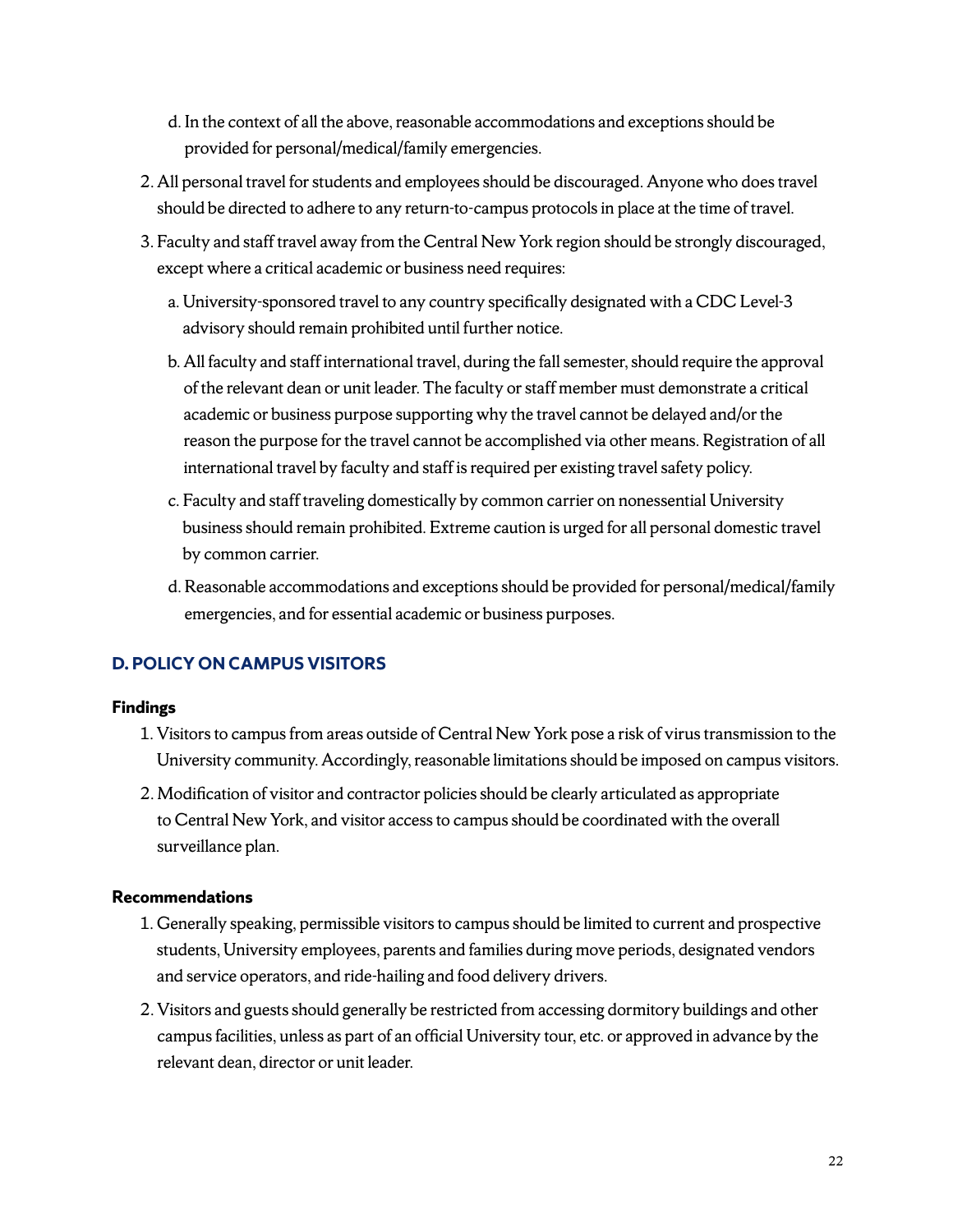- 3. Syracuse University should require that, to greatest extent practicable, schools/colleges/units utilize virtual meetings and events rather than invite outside visitors and guests to campus during the fall semester.
- 4. Syracuse University should prohibit faculty and staff from bringing their children or family members to campus, unless for University-provided childcare services or for another bona fide reason approved in advance by the appropriate dean, director or unit leader.
- 5. Any campus visitor or contractor who has traveled internationally within the past 14 days must agree to be tested for SARS-CoV-2 prior to engaging in campus activities, or self-isolate for a total of 14 days before access to campus is authorized.
- 6. Schools, colleges, and units should be required to maintain a list of all nonroutine visitors with name and contact information to facilitate any potential contact tracing.

# **E. ON-CAMPUS & PUBLIC TRANSPORTATION (LOCAL)**

### **Findings**

- 1. Without proper precautions, group transportation can enhance the risk of exposure and transmission between individuals and between otherwise disconnected populations on campus and in the community.
- 2. It is particularly difficult to practice, social distancing when utilizing the Syracuse University Trolley, or on public transportation.

- 1. Hand sanitizer should be available in every Syracuse University transportation vehicle, or other means of group transportation provided or sponsored by Syracuse University. Such vehicles should be subject to a regular surface disinfecting schedule.
- 2. Maximum passenger counts for the Syracuse University Trolley and other transportation vehicles should be established to allow for appropriate social distancing.
- 3. All employees assigned to drive the Syracuse University Trolley, or other means of group transportation provided or sponsored by Syracuse University, should wear a mask at all times throughout their shift.
- 4. All passengers utilizing the SU Trolley, or other means of group transportation provided or sponsored by Syracuse University, should utilize a mask or alternative face covering before entering the bus/vehicle and avoid touching surfaces with your hands.
- 5. Upon disembarking the SU Trolley, or other means of group transportation provided or sponsored by Syracuse University, passengers should wash their hands or use hand sanitizer with at least 60 percent alcohol as soon as possible (and before removing mask).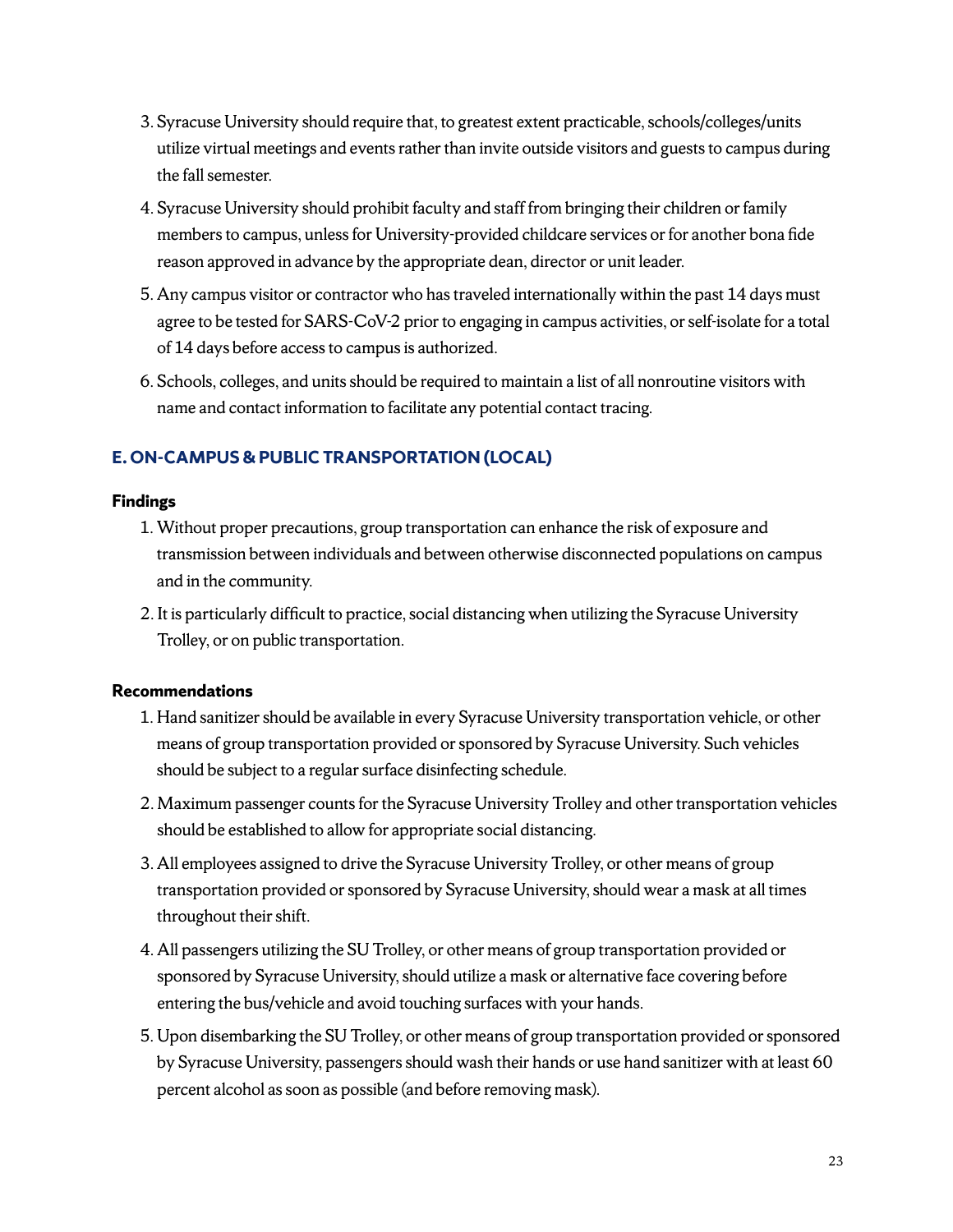## **F. IMPLICATIONS FOR REMOTE LOCATIONS**

### **Findings**

- 1. Conditions in locations remote from main campus may be very different than those local to Syracuse.
- 2. Government requirements for operating in remote locations may be different than those present in New York State and Onondaga County.
- 3. Local health infrastructure must be capable of supporting treatment needs to operate a remote program.
- 4. Decisions to operate academic programs in remote locations should be made on a case-by-case basis with reference to local requirements and standards established for the operation of main campus.
- 5. Programs should not operate in areas where restrictions are such that programs may not reasonably proceed in a residential model and/or the risk of infection may not be reasonably mitigated.
- 6. Personnel resources in remote locations that operate must be sufficient to support the needs of participants given the current environment.

- 1. Syracuse University programs in remote locations should discern the requirements for operating educational programs in the particular jurisdiction.
- 2. Syracuse University should develop an operational plan for each remote location which details the programs compliance with local regulations and University standards.
- 3. Each Syracuse University remote location should "apply" to operate during the fall semester by submitting operational plans and documentation of local regulations to University leadership.
- 4. Syracuse University should ensure that any decision to operate a program remotely should be informed by local liability considerations and reviewed by general counsel.
- 5. Syracuse University should consider whether the program calendar for remote locations should be adjusted consistent with that of main campus.
- 6. Syracuse University should take steps to minimize movement of participants away from the program site to mitigate the risk of exposure posed by extracurricular travel.
- 7. Syracuse University should monitor local conditions on an ongoing basis.
- 8. Syracuse University should adopt any formal Conditions of Participation necessary to establish the expectation that students must comply with local COVID-19 requirements and that failure to do so will be adjudicated as a conduct violation.
- 9. Syracuse University should routinely provide health guidance to participants that is consistent with local practice and CDC guidelines.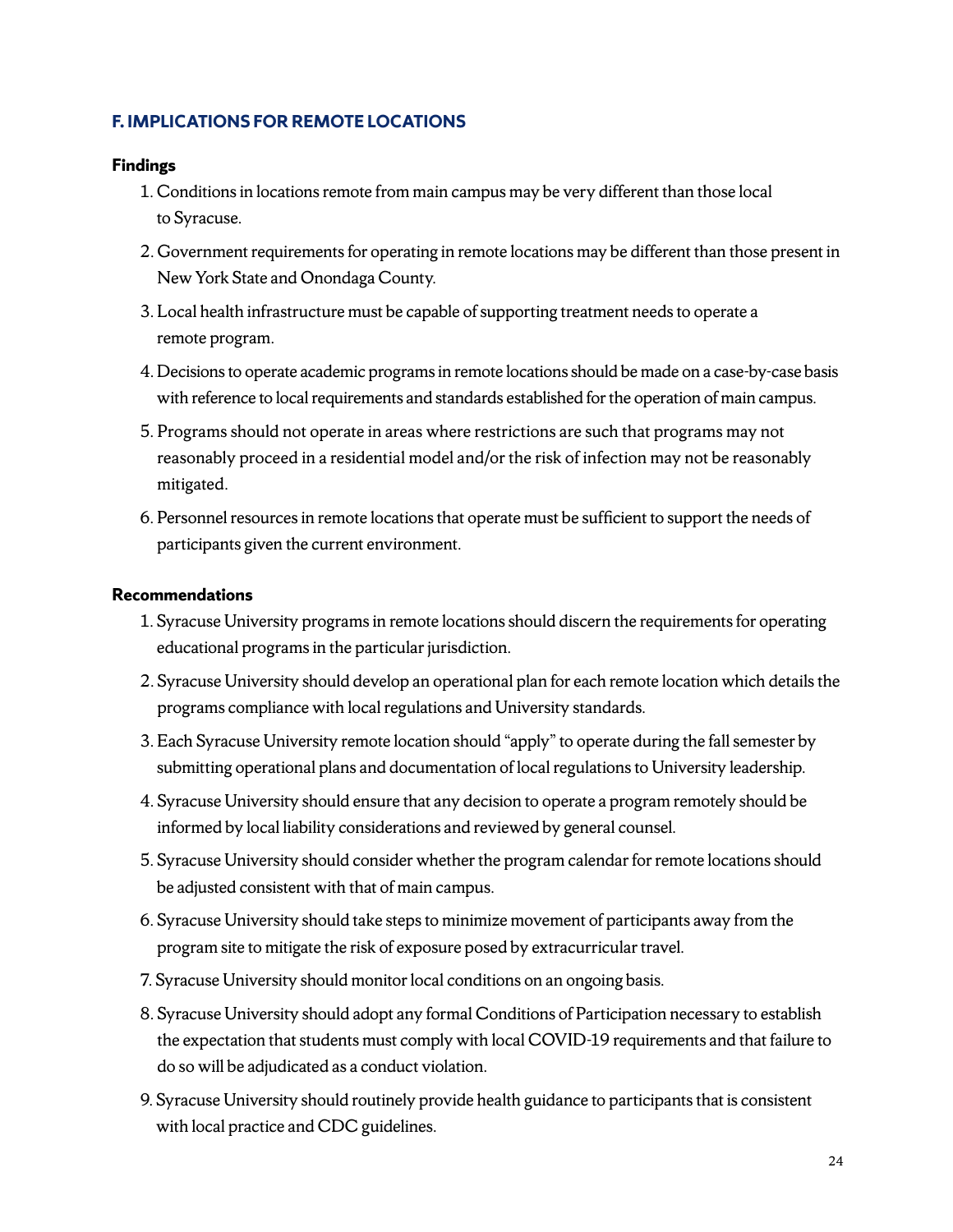10. Syracuse University should require that students that pursue study at a remote location may not return to main campus during the course of the semester without a period of self-quarantine and/ or having tested negative for COVID-19 following their return.

# **G. IMPLICATIONS FOR PEOPLE WITH DISABILITIES**

## **Findings**

- 1. People with disabilities are valued members of the Syracuse University community.
- 2. People with disabilities may face unique challenges related to the COVID-19 health emergency, and very specifically related to the resumption of residential academic life.
- 3. The Syracuse University Disability Community Group and its faculty, student and staff allies provided input to the Public Health and Emergency Management Subcommittee
- 4. The input of the Syracuse University Disability Community Group should be considered as expert testimony and incorporated in the Subcommittee's recommendations, as appropriate to acknowledge and address the unique challenges related to the COVID-19 health emergency facing people with disabilities.

## **Recommendations**

- 1. Syracuse University should follow established processes for providing reasonable accommodations to students and employees with disabilities.
- 2. Syracuse University should also consider additional adjustments or support for students and employees with health concerns that may not rise to the level of a disability as defined by law.
- 3. Syracuse University's COVID-related communications, including signage and messaging, should adhere to accessibility standards. Health promotion communications should be designed to be accessible to the blind and visually impaired.
- 4. Given any plan to reconfigure access to campus buildings and facilities, Syracuse University should ensure accessible entrances and exits are maintained.

# **8. FACULTY & STAFF SPECIFIC CONSIDERATIONS**

- 1. From a public health perspective, some faculty and staff may face unique challenges related to reactivation of a residential campus experience in the fall of 2020.
- 2. Any plan to resume a residential campus experience must uniformly incorporate policies, safeguards and protections prioritizing the health, safety and well-being of the University's entire employee population.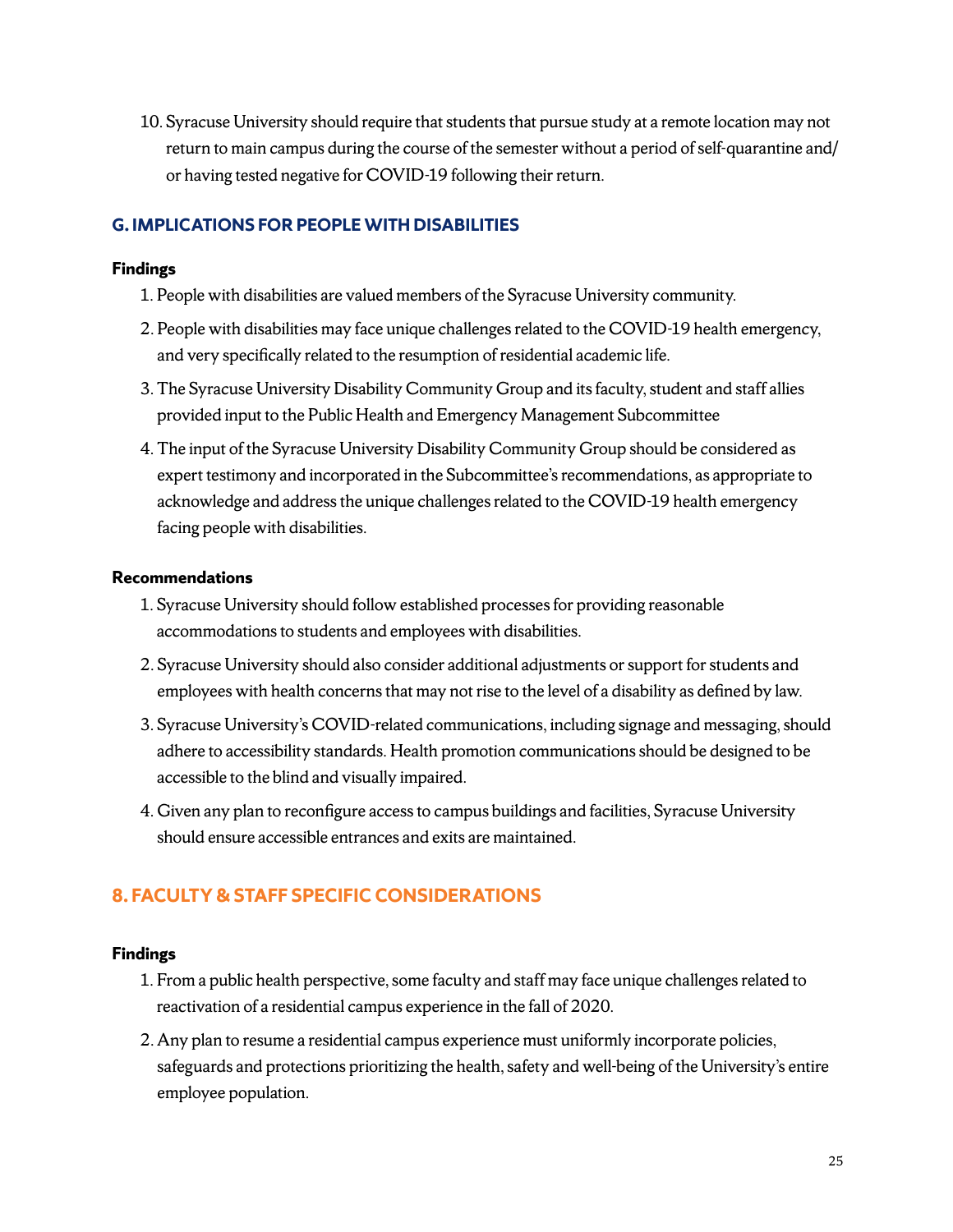### **Recommendations**

- 1. Syracuse University should provide all faculty and staff with a supply of face masks or coverings which shall be worn at all times when on University property, unless the faculty or staff can be socially distanced from any other faculty, staff, student or visitor to campus. It is the responsibility of every faculty and staff to ensure appropriate socially distanced practices.
- 2. Faculty and staff should be informed as to regular personal cleaning protocols for their workspace and personal areas, which should include wipe down and sanitizing computer, keyboard, mouse, desk, lab bench, phone, chair, etc.
- 3. Syracuse University should centrally resource and provide sufficient cleaning materials for faculty and staff to perform personal cleaning of their workspace and personal areas.
- 4. Syracuse University should establish a process to consider remote working requests from all staff who can continue to maintain productivity and are not required to have in-person contact with other faculty, staff or students.
- 5. Syracuse University will ensure that faculty and staff who are required to (or ordinarily) meet with or directly support students can do so in a manner consistent with public health guidance including use of face mask or covering, maintaining social distancing etc.
- 6. Each school, college or unit leader should be responsible to develop a plan to ensure that faculty and staff can adhere to social distancing recommendations. These plans may include staggered work schedules, alternating shifts, use of remote working arrangements and use of virtual meeting technology. The plans should be reviewed with the Office of Human Resources.
- 7. Faculty and staff who receive a positive test for COVID, regardless of whether the test is performed on campus or through a private medical provider, should confidentially report the test to the Office of Human Resources. The Office of Human Resources should adopt appropriate policies and practices for reporting test results, available leave, quarantine and return to work.

# **9. STUDENT-SPECIFIC CONSIDERATIONS**

# **A. IMPLICATIONS FOR TEACHING & LEARNING**

- 1. The COVID-19 health emergency presents unique challenge for the learning/classroom environment.
- 2. The high touch, highly interactive, and densely populated learning environment typical of Syracuse University is an exemplar of a congregate setting with multiple risk factors for ready transmission of COVID-19.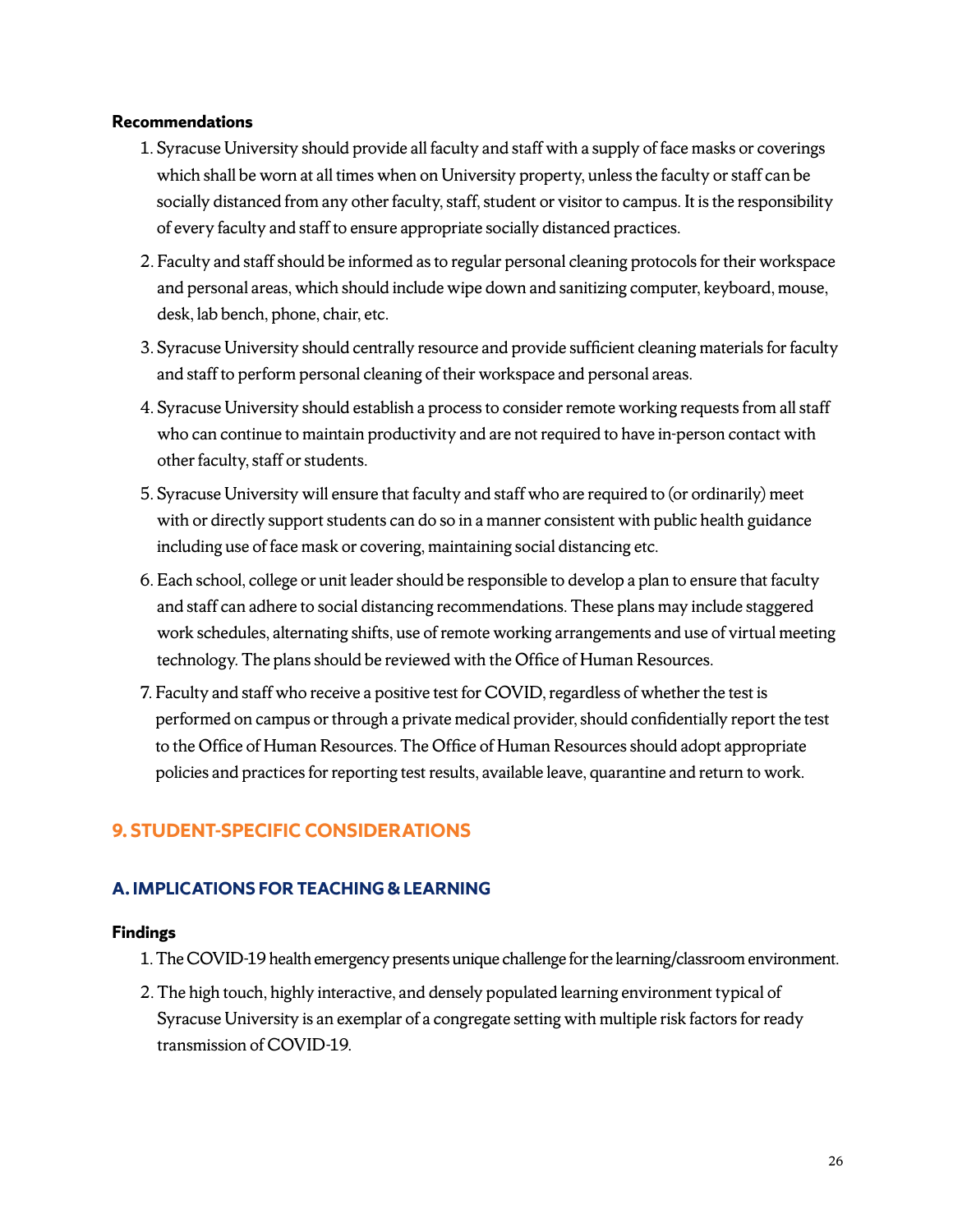- 3. Accordingly, meticulous adherence to public health practices, including hand hygiene, physical distancing, proper cough/sneeze etiquette, frequent disinfection of common and high traffic areas, symptom assessment, temperature checks and face covering is critical across the learning environment.
- 4. The academic enterprise must deploy and commit to primary public health controls to slow the transmission associated with COVID-19.

- 1. Syracuse University should prioritize in-person instruction for courses with academic outcomes that cannot be measured or achieved virtually, such as performance, laboratory and clinical experiences.
- 2. Syracuse University should make remote options available in the event that a rebound in local infections necessitates continued physical distancing and to support vulnerable students and staff, students in quarantine or isolation and students and staff who cannot physically return to campus.
- 3. Syracuse University should consider limiting the number of attendees for in-person courses/ sections. In most cases, all in-person courses/sections should be limited to fewer than 30 participants and utilize other physical distancing measures. Consider creating multiple sections/ shifts to reduce numbers.
- 4. Syracuse University should consider hybrid instructional models whereby courses with lecture and discussion or lab sections have some or all the lecture portions offered digitally.
- 5. Syracuse University should implement close monitoring and tracking of in-person attendance and seating arrangements to facilitate contact tracing in the event of an exposure.
- 6. Syracuse University should develop a physical distancing plan for each course that includes:
	- a. Number of students and faculty present in each session.
	- b. Length of session.
	- c. Nature of activities.
	- d. Mechanisms to conduct student and faculty symptom checks.
	- e. Public health practices: face coverings, 6 feet of physical distancing, cough/sneeze etiquette, hand hygiene.
	- f. Provisions for hand sanitizer and enhanced cleaning.
	- g. Instructions to participants on the course-specific physical distancing protocol.
	- h. Availability of remote options.
- 7. Syracuse University should develop specialized plans for students who are at increased risk due to the occupational nature of their studies. Examples, include health professional students and students engaged in out-of-classroom or community-based instruction. In those instances,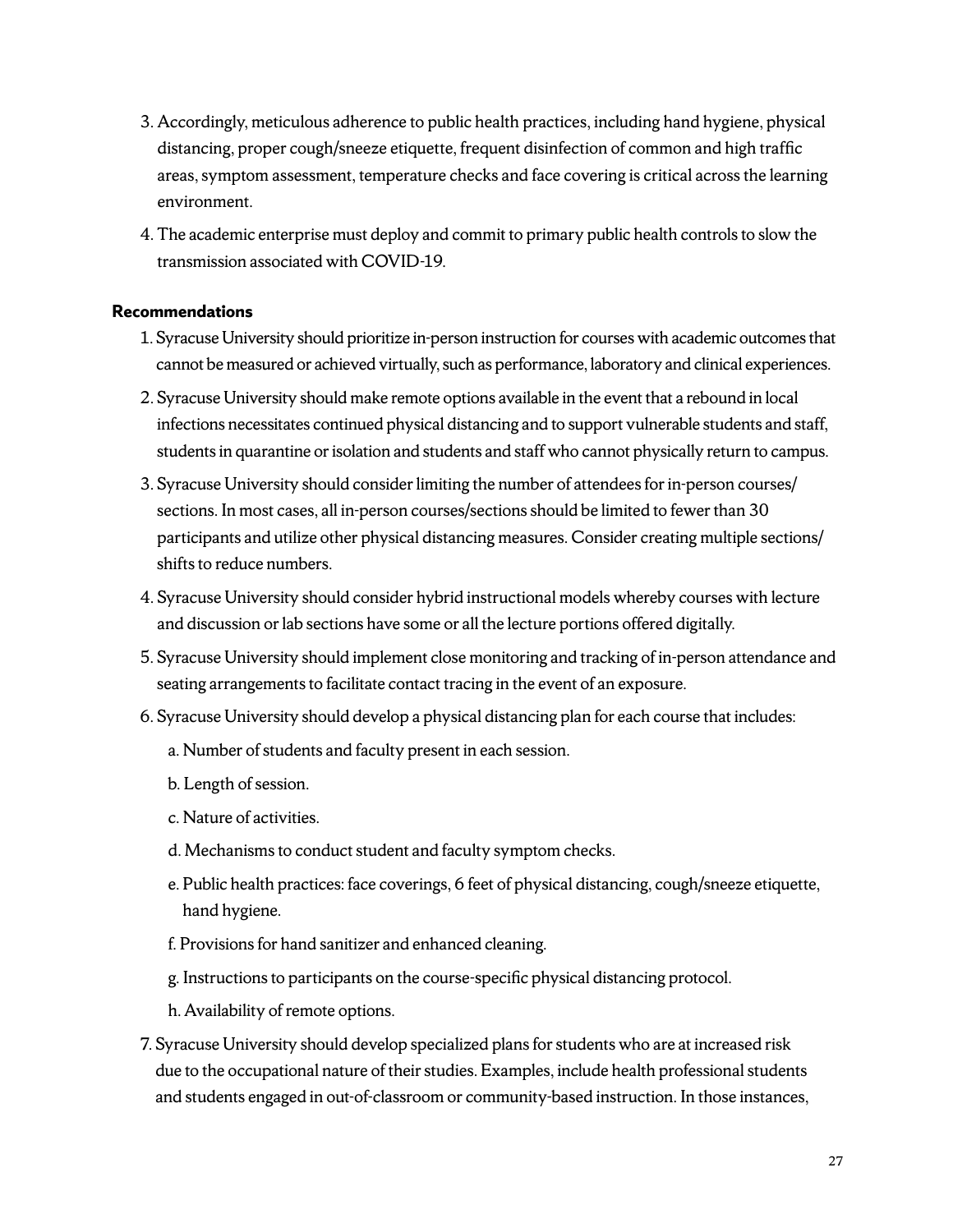the University should ensure students are provided with adequate PPE, supervision, and other protections based on their risk.

- 8. Syracuse University should develop specialized plans for courses and instruction that do not permit physical distancing and/or involve activities of higher risk. Examples include dance, theater and performing arts.
- 9. Syracuse University should develop attendance and excuse policies that acknowledge and support students who become ill without creating barriers and without requiring unnecessary visits to health facilities for documentation of illness. Given that each class will have a digital version, appropriate mechanisms should be developed and included in every published curriculum regarding attendance in either the in-person or digital class.
- 10. Syracuse University should encourage faculty-student communication regarding health status and any changes in their ability to complete coursework and academic responsibilities.
- 11. Syracuse University should identify resources for students with learning disabilities or difficulties with remote learning platforms.

# **B. INTERNATIONAL STUDENTS**

### **Findings**

- 1. Due to the fact that U.S. consulates are closed in many parts of the world, particularly in China, and given the significant limitations in international air travel, there is a strong likelihood that many international students will not be able to return to campus by the beginning of the fall semester. In fact, admitted first-year students who are Chinese nationals are currently being given visa interview dates in mid-October, confirming this assertion. International students in graduate programs will be similarly challenged.
- 2. There are many government policymakers openly talking about limiting visas and eliminating Optional Practical Training (OPT), which could have profound impacts on the availability and value proposition of U.S. higher education to international students.
- 3. International juniors and seniors and graduate students tend to congregate in housing and extracurricular activities, making them susceptible to incidents and targeting due to prevailing political attitudes towards China or racial/cultural bias.

## **Recommendations**

1. Syracuse University should make a digital version of each class offering available to accommodate the cohort of international students who cannot be present on campus. For those classes utilizing lecture capture, they must be recorded and provided as asynchronous content to accommodate the time differences.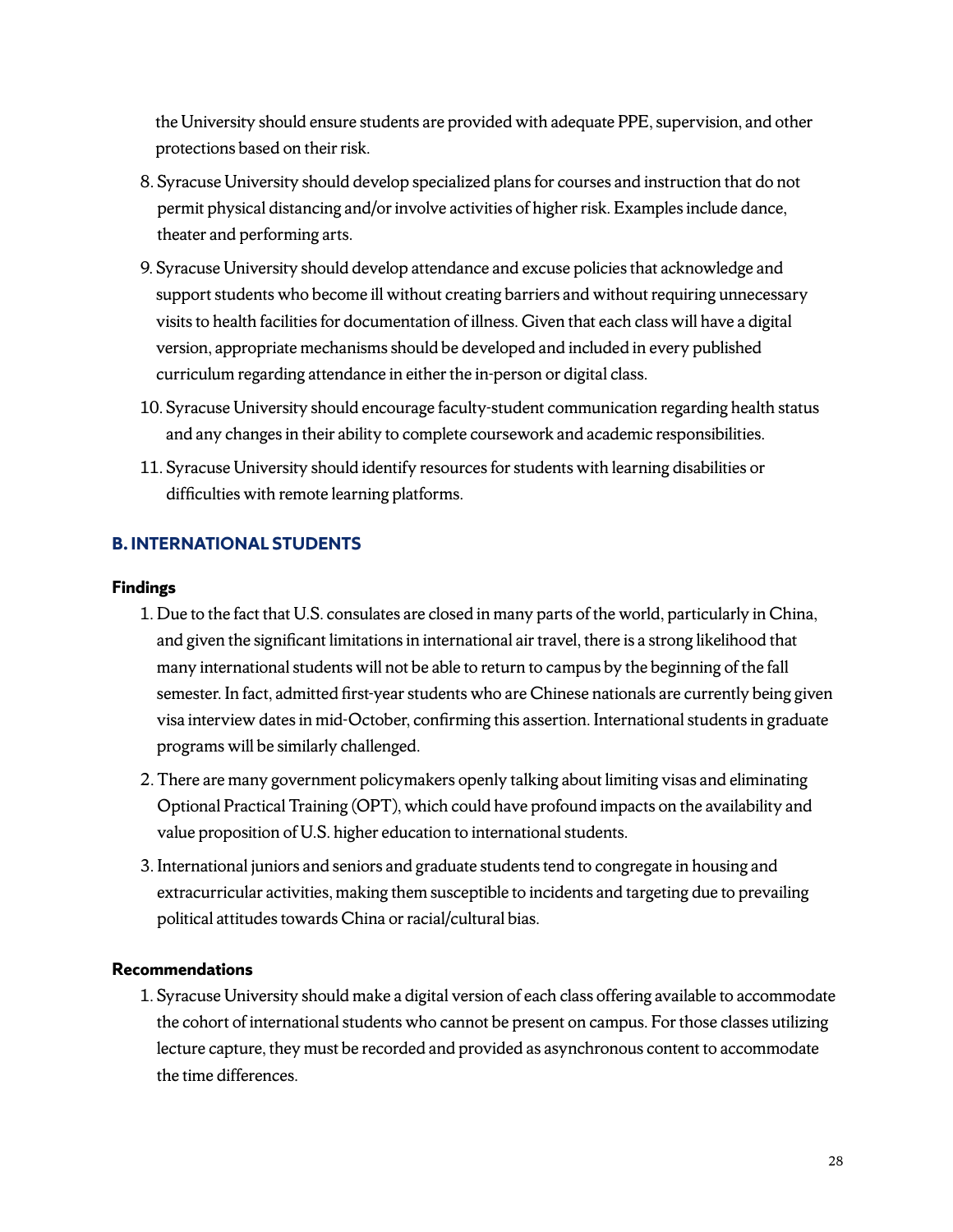- 2. The University should include public health information and planning at Syracuse University in any public statements or advocacy efforts related to visas and OPT impacting international students.
- 3. Currently, the CDC requires international students traveling to the U.S. to engage in a 14-day quarantine. If that requirement remains in effect in the fall, Syracuse University should be prepared to support those quarantined students.
- 4. The University must be particularly aware of bias incidents towards its international student body. This may be heightened should there be an outbreak in the international student population. The University should be ready to provide specific support to students who suffer from any such bias incidents.

# **10. GOVERNMENT COLLABORATION & COORDINATION**

### **Findings**

- 1. Syracuse University must routinely communicate and coordinate closely with local, state, and federal elected officials (and staff) during this uncertain and challenging time for our University, region and state.
- 2. Coordination with government entities and public health agencies, particularly at the state and county level, is critical given the importance of public sector guidance and approvals required for the resumption of residential activities on campus.
- 3. Close coordination between New York State, the local health department and Syracuse University is a necessary condition for safe reactivation of a residential campus.

- 1. The University should develop a COVID-19-specific plan to maintain proactive and collaborative lines of communications with key government stakeholders, with attention paid to New York State guidelines. That plan should include, among other components:
	- a. Strategy for obtaining relevant guidance and approvals to support reopening for a fall semester in a residential modality.
	- b. A process for communicating our plans for the fall semester, including a timeline for a phased return to campus.
	- c. A process for communicating our plans for handling a case or an outbreak.
	- d. A process for communicating under what conditions campus will close or partially close.
	- e. A process for communicating plans for testing and contact tracing and how Syracuse University will work in concert with county public health officials.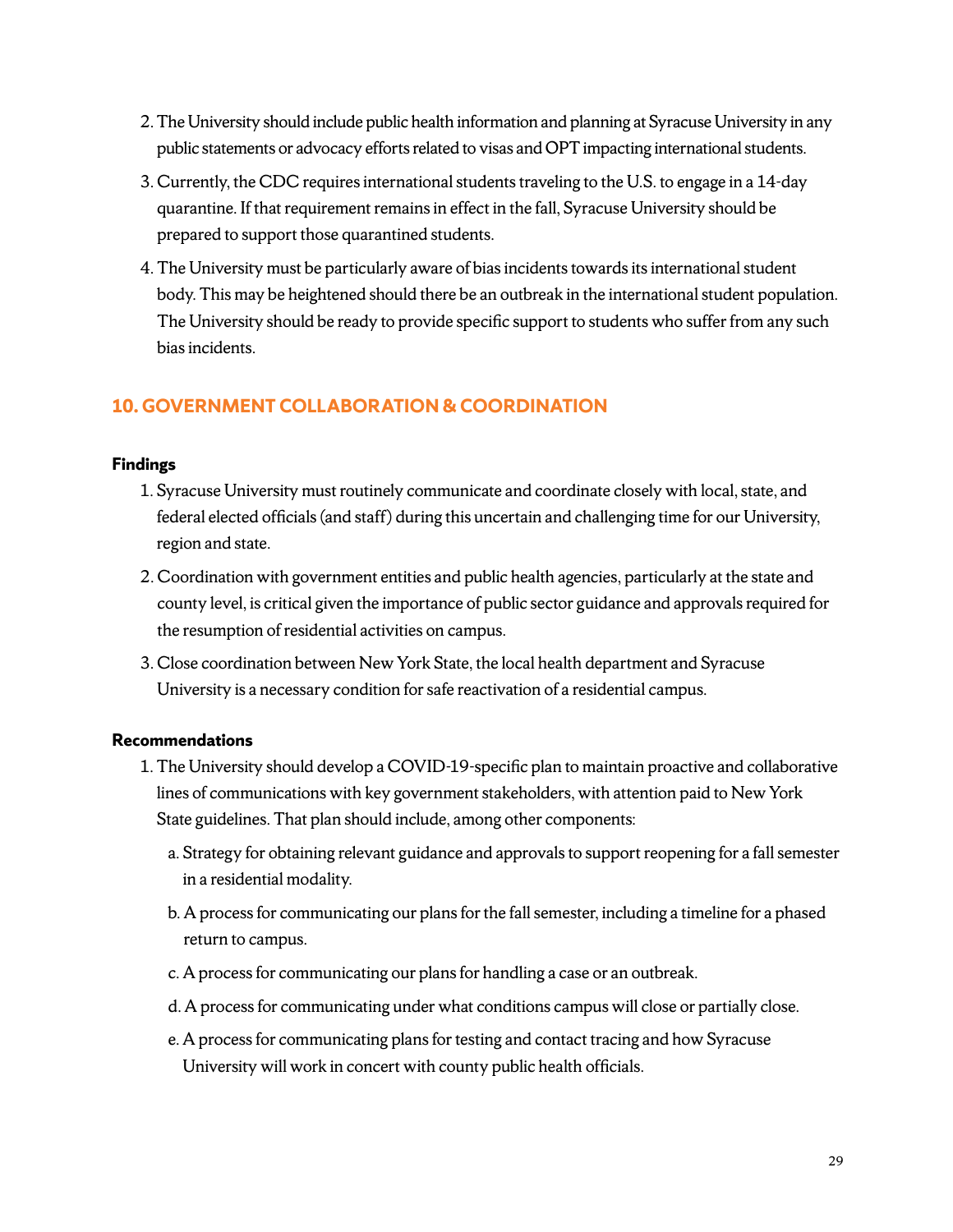- f. A process for communicating who will be informed of positive cases on campus and what the timeline is for informing officials. This should include details of what information specifically will be shared (affected person's name, for example).
- 2. The University should develop a plan to leverage relationships with associations (such as the American Council of Education and the Commission on Independent Colleges and Universities in New York State) to advance the University's tactical and strategic public policy objectives supporting a resumption of residential activities on campus in fall 2020.

# **11. COMMUNICATIONS & COMMUNITY COORDINATION**

## **Findings**

- 1. Independent of communications supporting health promotion (addressed previously), frequent, authentic and detailed communications related to the University's COVID-19 planning and preparedness—situated in public health and medical directives—will be central to resuming a residential campus and supporting social and mental well-being.
- 2. In Central New York, Syracuse University's impact on neighbors and local partners is significant. As the largest private employer in the region, Syracuse University must continue to communicate and work with our community partners as we take steps to resume residential campus operations.
- 3. Our inability to effectively communicate our planning intentions, and actions (current and planned) related to safeguarding public health, could increase risk of transmission or an outbreak of COVID-19.

- 1. Syracuse University should develop a comprehensive, campus and community information campaign focused on the University's ongoing COVID-19 planning and response. These communications should be frequent, authentic, and detailed. These communications should also be designed to maintain real-time, proactive and collaborative lines of communications with key campus and community stakeholders.
- 2. Syracuse University should routinely disseminate public health best practices, updates regarding COVID-related developments on campus and other issues of relevance to the broader Central New York community.
- 3. University communications should target audiences and campus and community stakeholders that include (but are not limited to):
	- a. On-campus students
	- b. Off-campus students
	- c. Parents/Families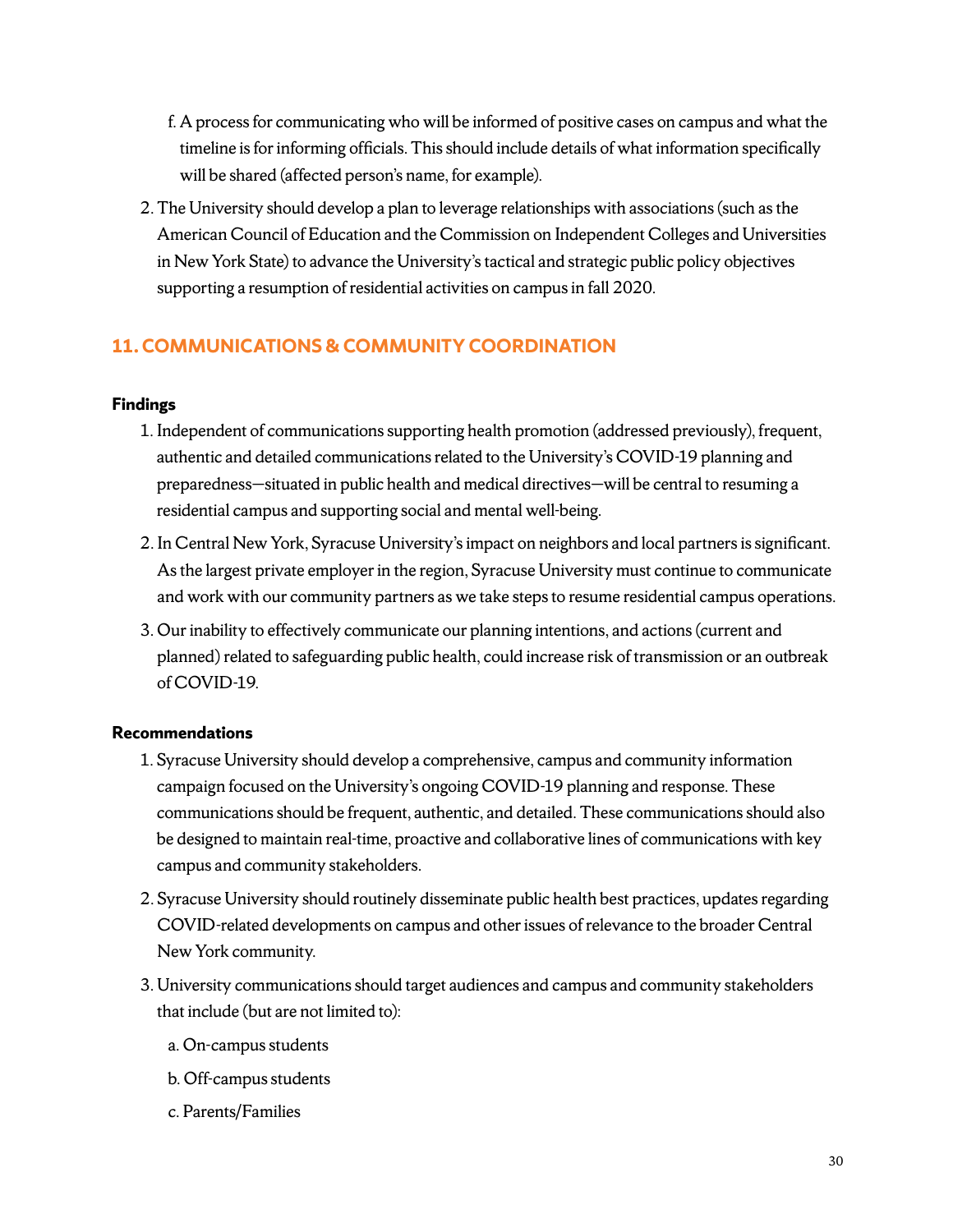- d. Student association/Graduate student organization
- e. International students
- f. Underrepresented student groups
- g. Faculty
- h. Staff
- i. Greek life
- j. Athletics
- k. Neighborhood groups
- l. Local elected officials
- m. Local media
- 4. Syracuse University should develop a plan to maintain real-time, proactive, and collaborative lines of communications with key external influencers. The plan should include sharing of public health best practices, updates regarding COVID-related developments on campus and other issues of relevance to the broader Central New York community. The communications engage stakeholders, including:
	- a. Neighborhood community centers and associations
	- b. Landlord associations
	- c. Local higher education partners
	- d. Crouse-Marshall businesses
	- e. Crouse Hospital/Upstate University Hospital
	- f. Local foundations
	- g. Other key community agencies
- 5. Syracuse University should designate spokespersons in key areas to speak with media (with oversight and support provided by Communications) and individuals to answer phone and email inquiries using standardized and evidence-informed responses.
- 6. Syracuse University should develop a plan for communicating about active cases as well as the death of a student, faculty, or staff member from COVID-19.
- 7. As the campus reopens, Syracuse University should consider hosting monthly (virtual) leadership updates or town hall meetings. These updates could occur with greater frequency (weekly or bi-weekly) as conditions warrant. A senior University leader should convene these sessions to discuss emerging topics and continue to emphasize that the health and safety of the campus community is our highest priority.